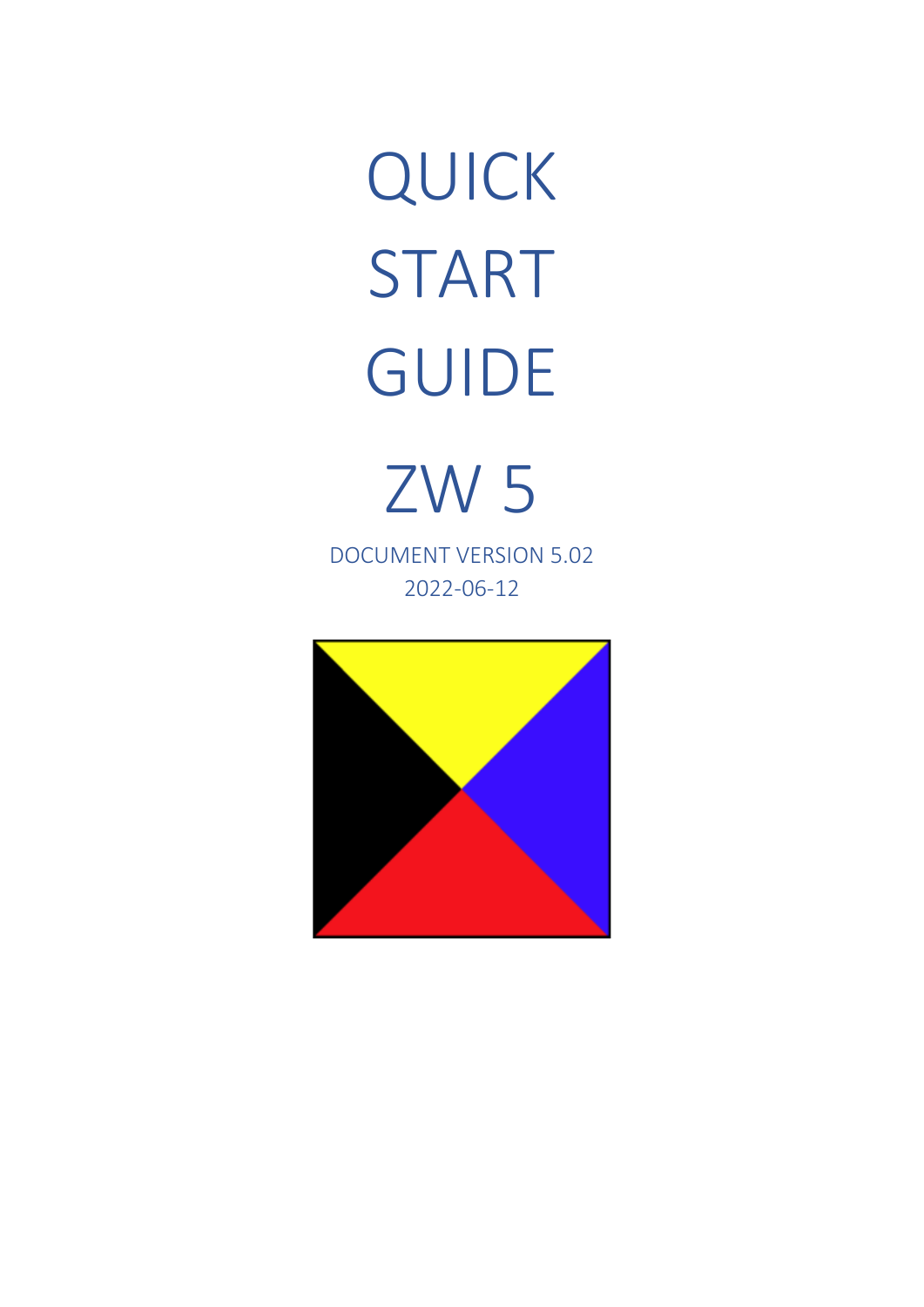## Contents

| 1.  |                                                                                  |
|-----|----------------------------------------------------------------------------------|
| 2.  |                                                                                  |
| 3.  |                                                                                  |
| 4.  |                                                                                  |
| 5.  |                                                                                  |
| 6.  |                                                                                  |
| 7.  |                                                                                  |
| 8.  | Using Excel or Open Office to import Classes, Fleets, Competitors and Groups  15 |
|     |                                                                                  |
| 9.  |                                                                                  |
| 10. |                                                                                  |
| 11. |                                                                                  |
|     |                                                                                  |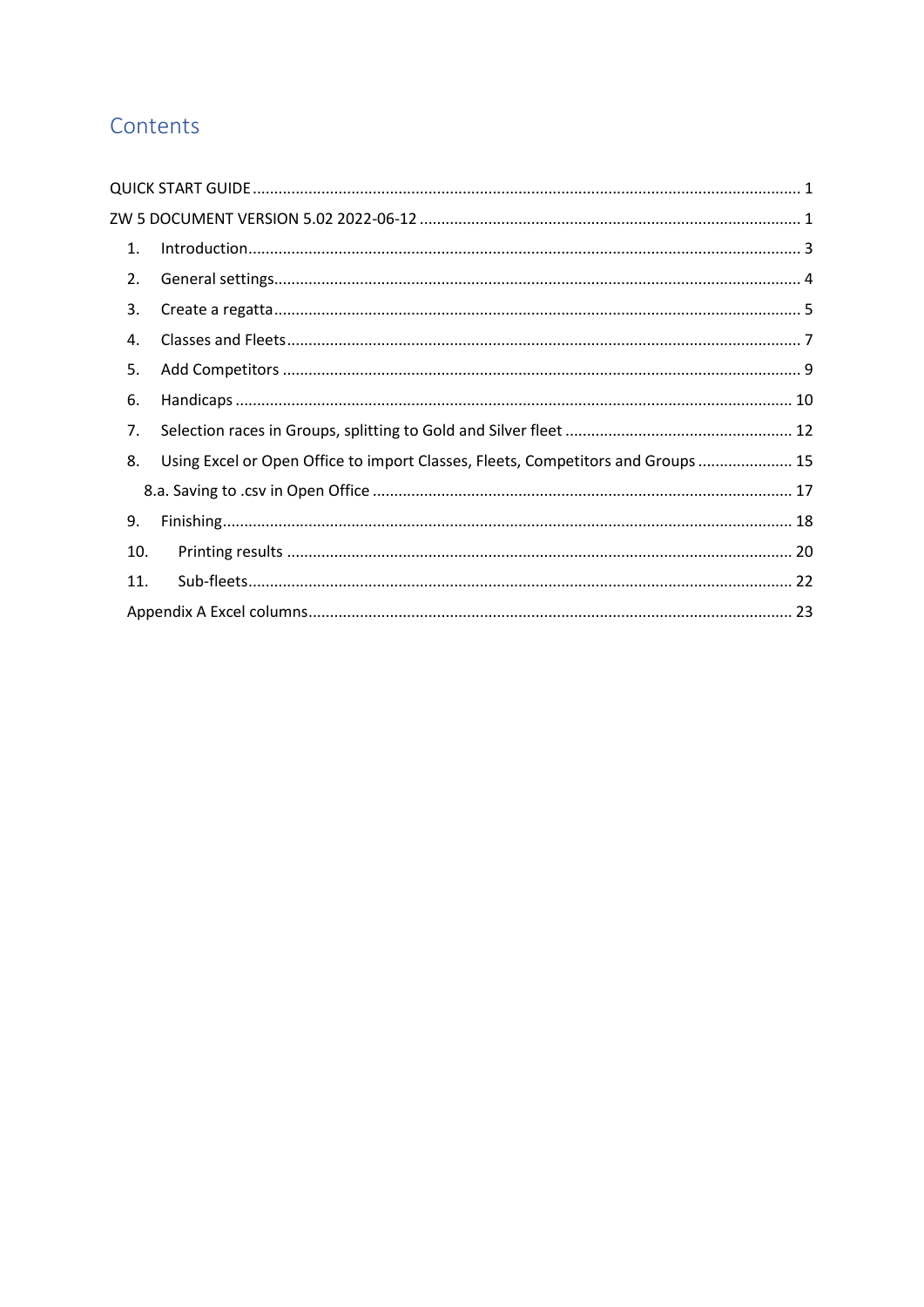## <span id="page-2-0"></span>1. Introduction

Let's start with a small disclaimer. ZW 5 was built on the foundations of ZW 4. I started building ZW 5 in 2017 after I received the original ZW 4 source code from Leo Eggink, written in Visual Basic 6. The fact that you could download and install the new program does not mean that it's completely done. I think I have to spend some more winters working on it before I can say it's complete.

So, I've done my best providing you with a solid program, but you may still run into some issues. Please let me know if you do, you can mail me at **zwscoring@zw-scoring.nl** 

The Help function is lagging behind quite a bit. But you as a user may need some guidance, especially if you're not familiar with the original program. This Quick Start will help you get on your way.

It's called Quick Start, because I won't go into all the details of scoring and all the advanced options that you can use.

This Quick Start Guide assumes you went through the installation and registration process just fine.

#### So, now you see this form:

| X ZW-Scoring 5.03.00.01 |  |                               |  |  | $\Box$ | $\times$                       |
|-------------------------|--|-------------------------------|--|--|--------|--------------------------------|
| File Administration     |  | Finish Listings Advanced Help |  |  |        |                                |
|                         |  |                               |  |  |        |                                |
|                         |  |                               |  |  |        |                                |
|                         |  |                               |  |  |        |                                |
|                         |  |                               |  |  |        |                                |
|                         |  |                               |  |  |        |                                |
|                         |  |                               |  |  |        |                                |
|                         |  |                               |  |  |        |                                |
|                         |  |                               |  |  |        |                                |
|                         |  |                               |  |  |        |                                |
|                         |  |                               |  |  |        |                                |
|                         |  |                               |  |  |        |                                |
|                         |  |                               |  |  |        |                                |
|                         |  |                               |  |  |        |                                |
|                         |  |                               |  |  |        |                                |
|                         |  |                               |  |  |        |                                |
|                         |  |                               |  |  |        |                                |
|                         |  |                               |  |  |        |                                |
|                         |  |                               |  |  |        | Online $\overline{\mathbf{r}}$ |

What to do next?

We'll go through the steps in a 'workflow' order, and try to address options of the program as we go along.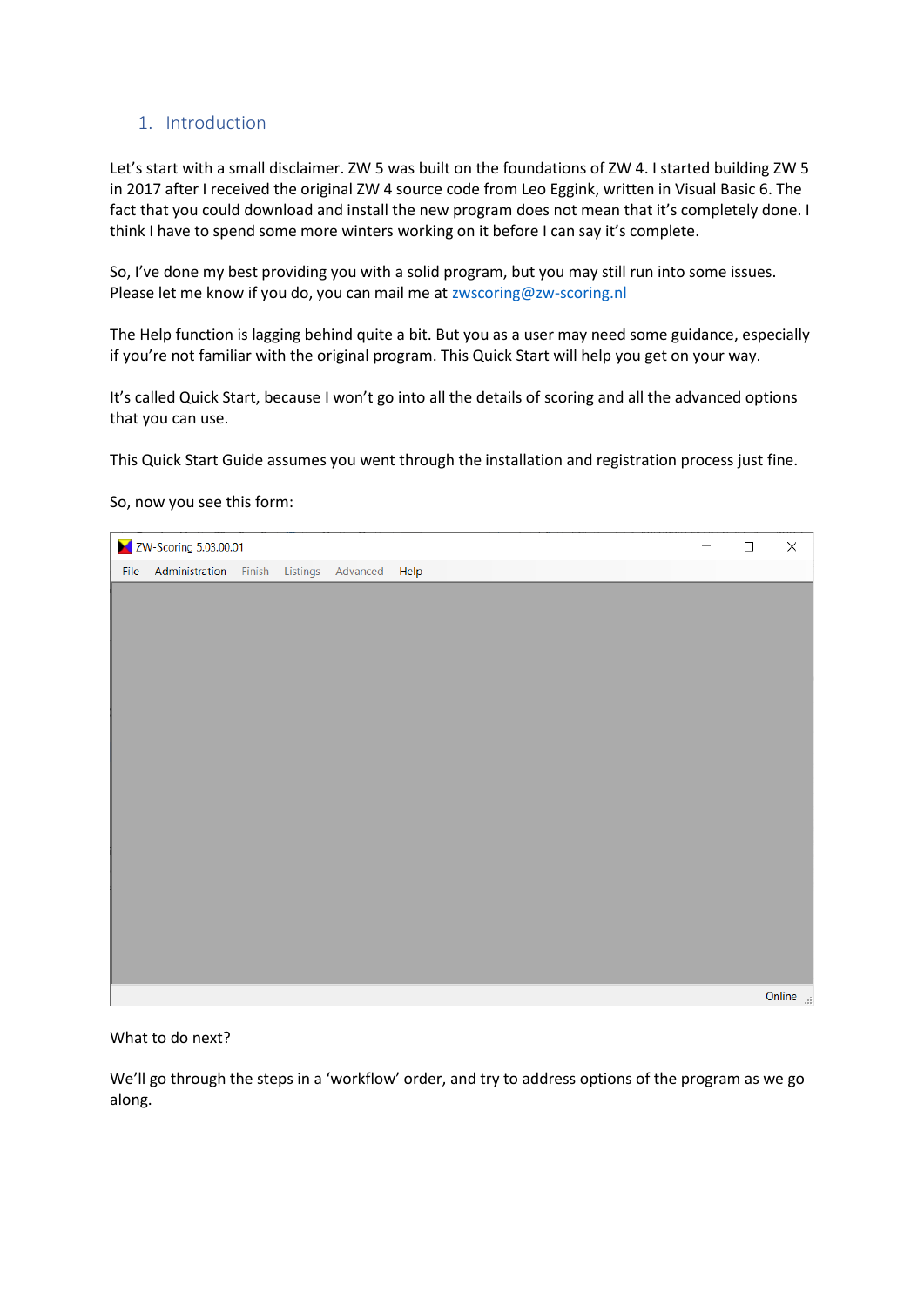## <span id="page-3-0"></span>2. General settings

| Settings                |                         |                            |                     |               |            |              |
|-------------------------|-------------------------|----------------------------|---------------------|---------------|------------|--------------|
| Output to               | D:\ZW-Scoring\          | $\mathcal{L}_{\text{max}}$ | <b>Rules</b>        | RRS 2021-2024 |            | $\checkmark$ |
|                         |                         |                            | Scoring             | Low Points    |            | $\checkmark$ |
| Name*:                  | <b>Gerhard Bouma</b>    |                            | Language of menus   | English       |            | $\checkmark$ |
| Address:                |                         |                            | Language on results | English       |            | $\checkmark$ |
| City:                   |                         |                            | Max number of races |               | 15         |              |
| Country:                |                         |                            | e-Captain account   |               | 2022-04-30 |              |
| Club *:                 | Gerhard                 |                            | $\vee$ ZW Sponsor   |               | 2099-04-30 |              |
| E-mail*:                | gerhard.bouma@gmail.com |                            | <b>The</b>          |               | 2022-04-30 |              |
| <b>Registration key</b> |                         |                            | - 14                |               | 2022-06-11 |              |
|                         |                         |                            | $\sim$ 1 $\times$   |               | 2022-04-30 |              |

First you may want to have a look at the general settings form. You can find it under 'File'->'Settings'

The 'output to' directory will define the main directory where all you ZW files will go. Don't forget to update this one, as the default value is workable but not really efficient.

Also you find your registration data and key. I've hidden my key here. Also you can configure the main directory where ZW will save your regatta data.

Furthermore you can select some options that will be default if you create a new regatta.

You can set the language of the texts in the program differently from the language on the printed results.

If you have an e-Captain account activated it will show here. The e-Captain link is out of scope of this document, suffice it to say that you can upload your regatta results to your e-Captain account or site through this option.

If you made a donation to the ZW effort, I can change a setting in your registration that will unlock some future extra options.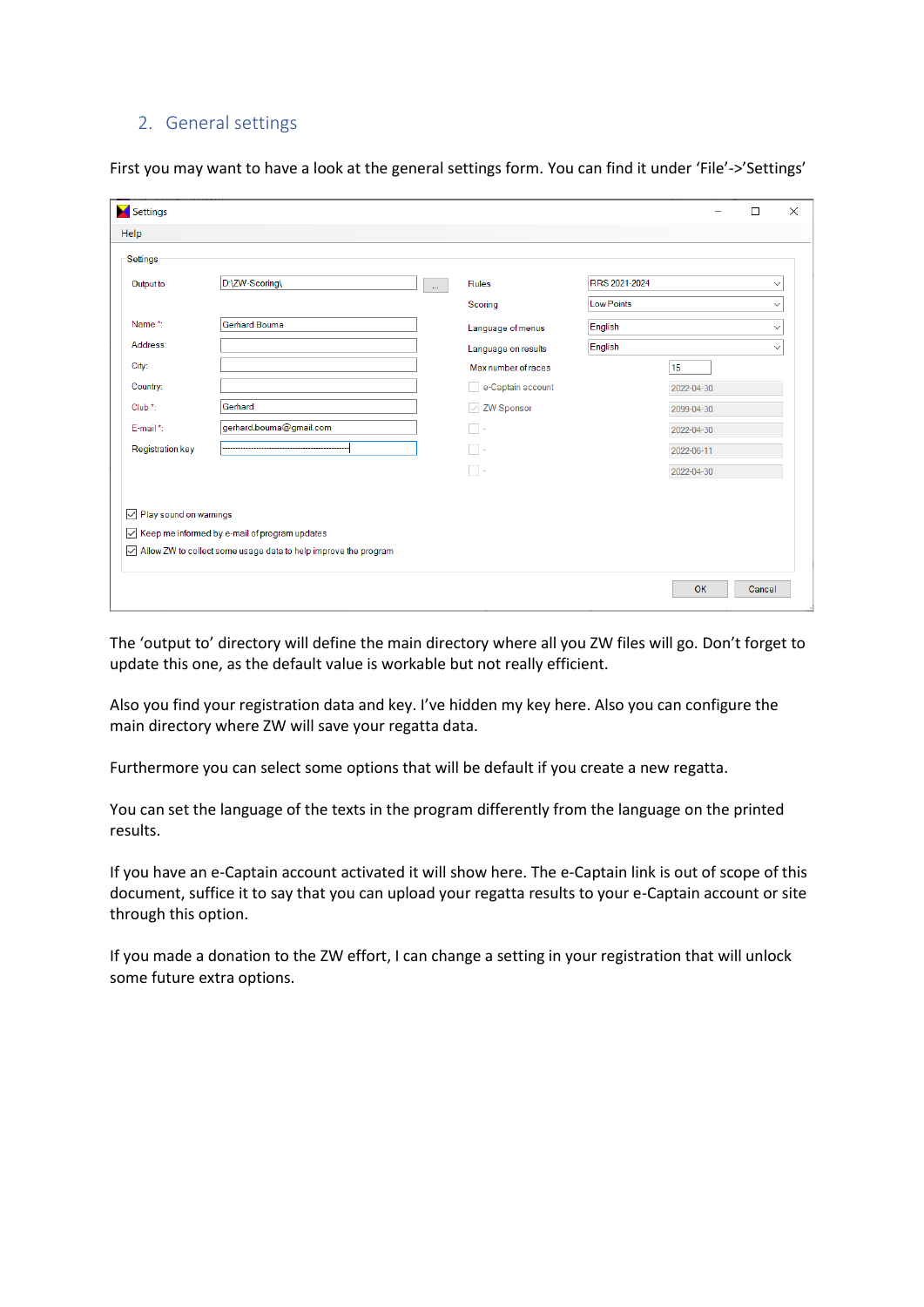#### <span id="page-4-0"></span>3. Create a regatta

Let's create a regatta now: 'File'->'New' gives you this form

|                                                               |                                                  |                         | $\times$ |
|---------------------------------------------------------------|--------------------------------------------------|-------------------------|----------|
| Help                                                          |                                                  |                         |          |
| Main<br>Advanced Headers                                      |                                                  |                         |          |
| Regatta name                                                  |                                                  |                         |          |
| 12-6-2022<br>12-6-2022<br>To:<br>From:                        |                                                  |                         |          |
| Max number of races<br>Determine discards<br>15               | dnc scoring                                      |                         |          |
| 1 - 1 races. -- > 0 discards<br>2 - 15 races. -- > 1 discards | Standard (identical to dns)<br>Rule A5.3 applies |                         |          |
| $\checkmark$                                                  |                                                  | TLE points (1, 2)<br>h. |          |
| <b>Rules</b>                                                  | Default result                                   |                         |          |
| RRS 2021-2024<br>$\vee$                                       | dns                                              | $\checkmark$            |          |
| Scoring                                                       | Language on results                              |                         |          |
| <b>Low Points</b><br>$\checkmark$                             | English                                          | $\checkmark$            |          |
|                                                               |                                                  | OK<br>Cancel            |          |

Most things speak for themselves.

Under Regatta name you can enter two headers, the first line will also determine the directory name where your output files will be stored in the directory that you defined on the previous page.

You can enter a start and end date, but at the moment those don't appear on regular output.

You can enter the number of races that you scheduled, ZW will reserve space for that. Just enter a realistic value to keep the program working efficiently.

When you start finishing and this number is too low, ZW will increase it dynamically.

When you press 'Determine discards' you get this nice little form that allows you to configure your discards:

| Determine discards                                                                                                                       |    | □      | $\times$ |
|------------------------------------------------------------------------------------------------------------------------------------------|----|--------|----------|
| Help                                                                                                                                     |    |        |          |
| Modify discard<br>П<br>Max number of discards<br>races, -- > 0 discards<br>٠<br>n<br>races, -- > 1 discards<br>15<br>$\overline{2}$<br>٠ |    |        |          |
|                                                                                                                                          |    |        |          |
|                                                                                                                                          | OK | Cancel |          |

These numbers are default RRS defined settings.

All the other options kind of speak for themselves I guess. You can define a maximum of 60 discards.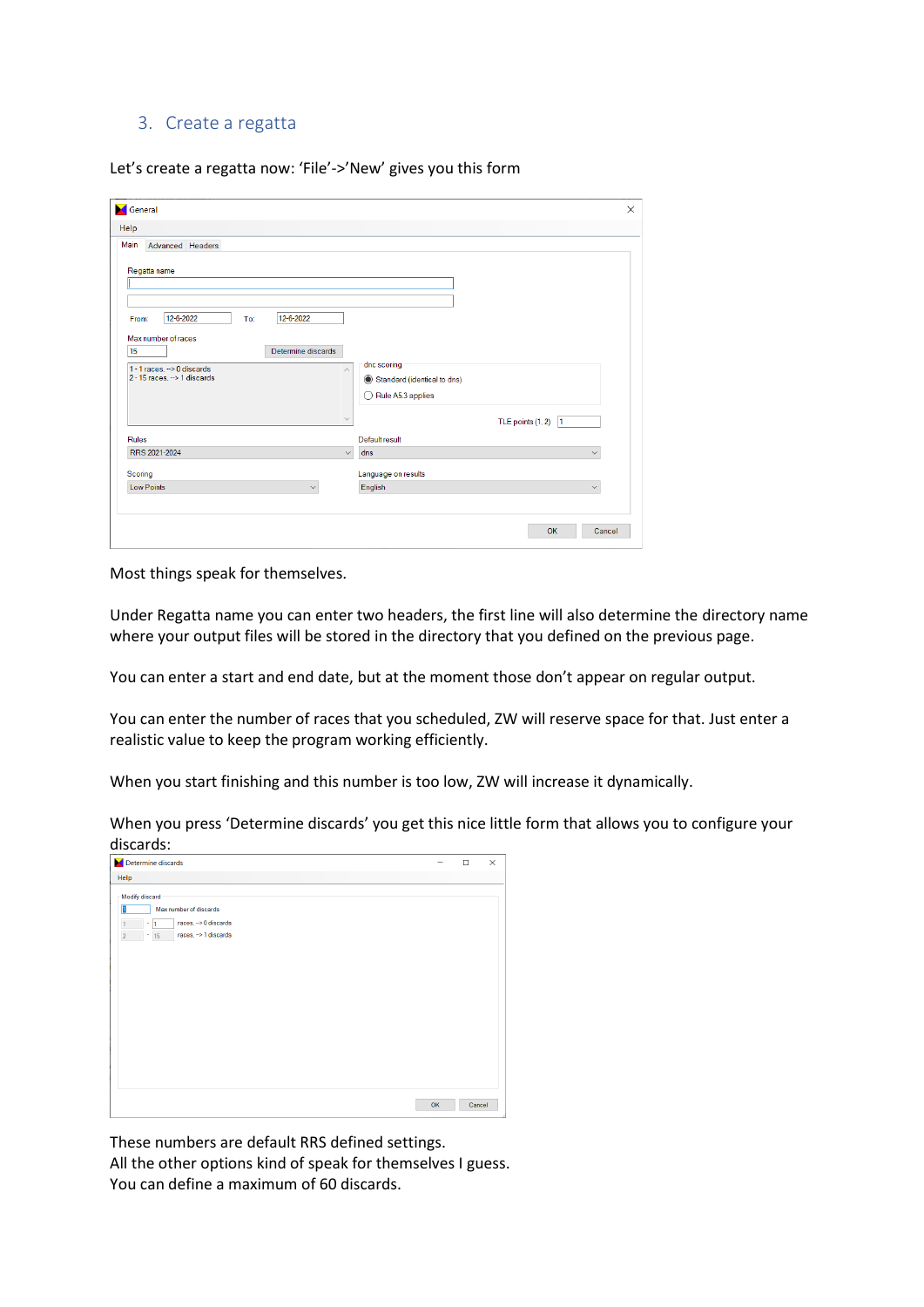The 'Advanced' tab gives you some extra options and (output) settings that can be overruled when actually creating the output.

| General                                                                                                                                                                                                                                                           | $\times$                                                                                                                                                                               |
|-------------------------------------------------------------------------------------------------------------------------------------------------------------------------------------------------------------------------------------------------------------------|----------------------------------------------------------------------------------------------------------------------------------------------------------------------------------------|
| Help                                                                                                                                                                                                                                                              |                                                                                                                                                                                        |
| Advanced Headers<br>Main<br>Qualifier and Final races (Poules)<br>No discard in final races.<br>Maximum 1 discard in final races.<br>Tiebreaking only with final races, all discards are included.<br>No discard in qualifiers<br>Maximum 1 discard in qualifiers | On results and listings<br><b>V</b> Sailno<br><b>Helmsman</b><br>$\checkmark$<br>Add. Info 1<br>Add. Info 2<br>Boatname<br>City<br>Country<br>M/F<br>Date of birth<br>Boattype<br>Club |
| Results through race 0<br>Remove all results                                                                                                                                                                                                                      | Total number of competitors is 0<br>Remove all competitors<br>OK<br>Cancel                                                                                                             |

You can also clear your regatta from all competitors and results, and start fresh.

The 'Headers' tab gives you some more output title options.

When you're done, click 'OK', and your regatta is created.

You'll notice that the main form has altered a bit:

| X ZW-Scoring 5.03.00.01 - [This is my regatta] |              |                                         |               |             |                        | $\Box$                 | $\times$ |
|------------------------------------------------|--------------|-----------------------------------------|---------------|-------------|------------------------|------------------------|----------|
| Administration<br>Finish<br>File               |              | Listings Advanced Help                  |               |             |                        |                        |          |
| Find                                           |              | Competitors Fleet: - Not a competitor - |               |             |                        |                        |          |
|                                                | <b>Class</b> | <b>Country</b>                          | <b>Sailno</b> | <b>Name</b> | <b>Finishing place</b> | <b>Actions</b>         |          |
| Fleets                                         |              |                                         |               |             |                        |                        |          |
| Fleet                                          |              |                                         |               |             |                        |                        |          |
| - Not a competitor -                           |              |                                         |               |             |                        |                        |          |
|                                                |              |                                         |               |             |                        |                        |          |
|                                                |              |                                         |               |             |                        |                        |          |
|                                                |              |                                         |               |             |                        |                        |          |
|                                                |              |                                         |               |             |                        |                        |          |
|                                                |              |                                         |               |             |                        |                        |          |
|                                                |              |                                         |               |             |                        |                        |          |
|                                                |              |                                         |               |             |                        |                        |          |
|                                                |              |                                         |               |             |                        |                        |          |
|                                                |              |                                         |               |             |                        |                        |          |
|                                                |              |                                         |               |             |                        |                        |          |
|                                                |              |                                         |               |             |                        |                        |          |
|                                                |              |                                         |               |             |                        |                        |          |
|                                                |              |                                         |               |             |                        |                        |          |
|                                                |              |                                         |               |             |                        |                        |          |
|                                                |              |                                         |               |             |                        | Modified Online $\lim$ |          |

The '- Not a competitor -' fleet is a default fleet that ZW creates. When you want to take competitors out of the race, but don't want to delete them, you can park them here. ZW 4 worked the same way, but there this fleet was invisible. Usually it will be empty.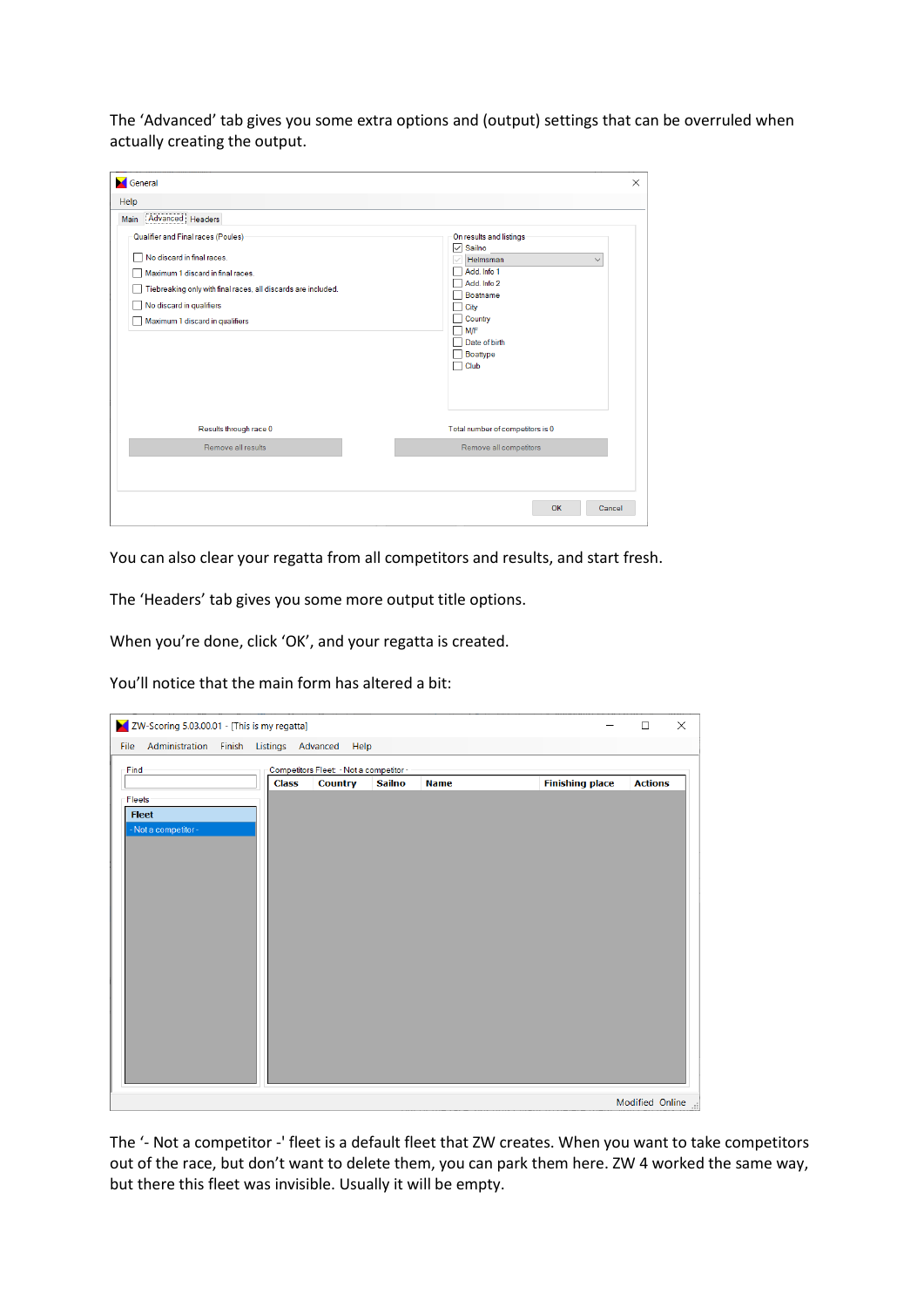## <span id="page-6-0"></span>4. Classes and Fleets

For adding Classes, Fleets and Competitors there is a quick way of importing those through an excel document. First I'll go through the regular way using the ZW User Interface. After that I'll explain the quicker way.

So, now you need to define the 'Classes' that your competitors sail in, and their 'Fleets', or 'Start groups' if you want.

I have to be honest, I'm not happy with how this works at the moment. It's confusing. Especially if you have 'Start groups' that contain boats from different classes. When I started programming this I thought they were always the same. But they're not, I learned.

I may redesign this process in the future. But we have to make do for now.

To make this manual less confusing I'll stick to one class per fleet. I you have more complicated configurations you have to experiment a bit.

So, first we create a few classes, and at the same time create fleets for them.

#### Go to 'Administration'->'Classes'

You may notice there's a 'Administration'->'General' there also, that's just the same form as when you created a new Regatta. In case you want to change something.

| Classes |                                                                                |    | П      | X |
|---------|--------------------------------------------------------------------------------|----|--------|---|
| Help    |                                                                                |    |        |   |
|         | New class                                                                      |    |        |   |
| Class1  | Class2<br>$\sqrt{\phantom{a}}$ Automatically create a fleet for new<br>classes |    |        |   |
|         | Add                                                                            | OK | Cancel |   |

So, you see I added a class, and automatically added a Fleet of Start group for it.

You can be a bit creative here, for example add a fleet that's called 'Several Classes', and then create a bunch of classes with the 'Automatically create a fleet for new classes' option turned off. Then you can add competitors to this fleet, and select from the actual classes that they sail in.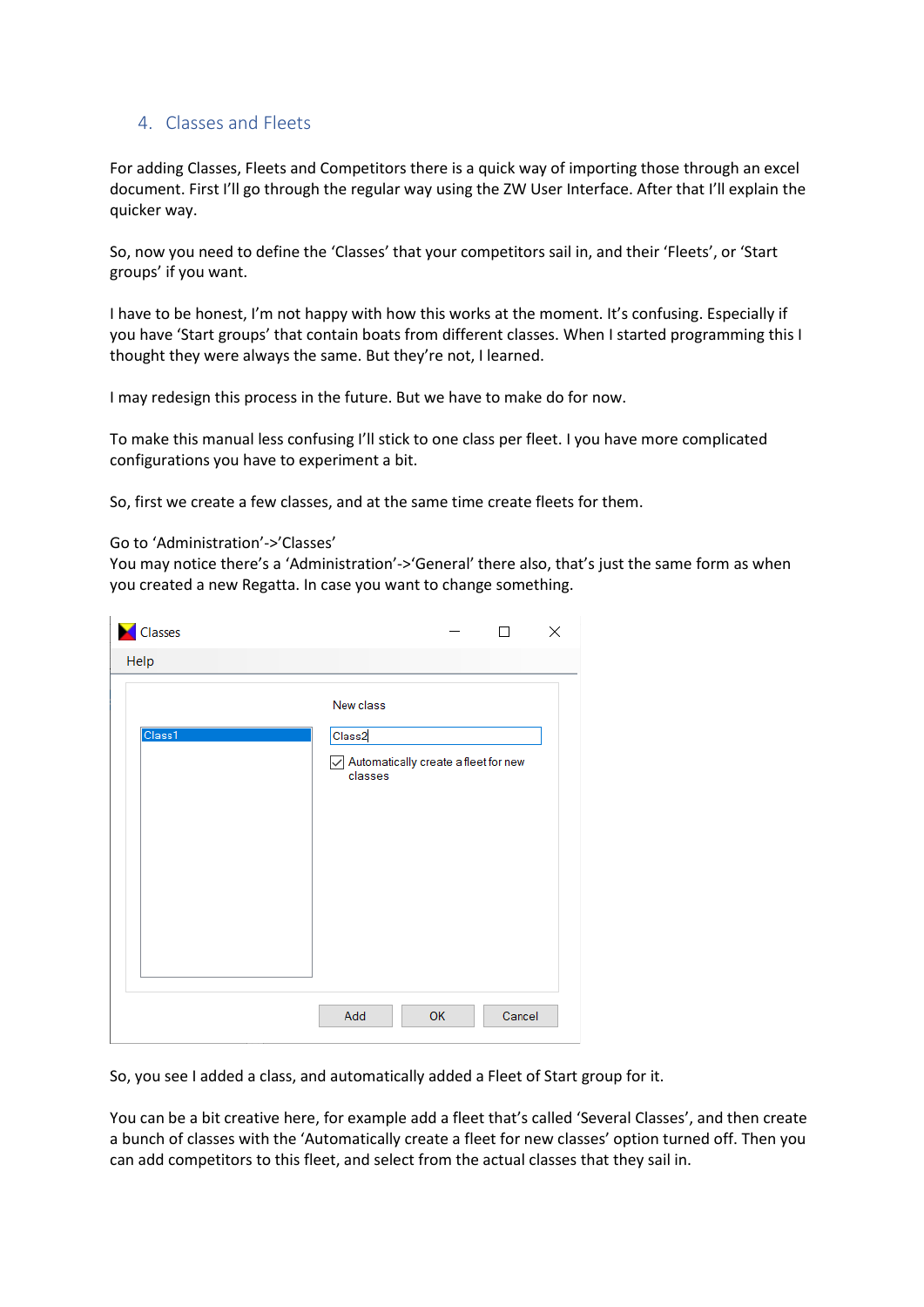#### The main screen looks like this now

| ZW-Scoring 5.03.00.01 - [This is my regatta]<br>Administration<br>Finish<br>File | Listings Advanced | Help                                   |               |             |                        | $\Box$          | $\times$ |
|----------------------------------------------------------------------------------|-------------------|----------------------------------------|---------------|-------------|------------------------|-----------------|----------|
| Find                                                                             |                   | Competitors Fleet - Not a competitor - |               |             |                        |                 |          |
|                                                                                  | <b>Class</b>      | <b>Country</b>                         | <b>Sailno</b> | <b>Name</b> | <b>Finishing place</b> | <b>Actions</b>  |          |
| Fleets                                                                           |                   |                                        |               |             |                        |                 |          |
| Fleet                                                                            |                   |                                        |               |             |                        |                 |          |
| - Not a competitor -                                                             |                   |                                        |               |             |                        |                 |          |
| Class1<br>Class2                                                                 |                   |                                        |               |             |                        |                 |          |
|                                                                                  |                   |                                        |               |             |                        |                 |          |
|                                                                                  |                   |                                        |               |             |                        |                 |          |
|                                                                                  |                   |                                        |               |             |                        |                 |          |
|                                                                                  |                   |                                        |               |             |                        |                 |          |
|                                                                                  |                   |                                        |               |             |                        |                 |          |
|                                                                                  |                   |                                        |               |             |                        |                 |          |
|                                                                                  |                   |                                        |               |             |                        |                 |          |
|                                                                                  |                   |                                        |               |             |                        |                 |          |
|                                                                                  |                   |                                        |               |             |                        |                 |          |
|                                                                                  |                   |                                        |               |             |                        |                 |          |
|                                                                                  |                   |                                        |               |             |                        |                 |          |
|                                                                                  |                   |                                        |               |             |                        |                 |          |
|                                                                                  |                   |                                        |               |             |                        |                 |          |
|                                                                                  |                   |                                        |               |             |                        |                 |          |
|                                                                                  |                   |                                        |               |             |                        | Modified Online |          |

You can double click on the Fleet names and edit the settings of the Fleet. Also try right clicking in the Fleets column and on Fleets.

| Fleets                                           |                                                                                |              |                         |          |    | п      | $\times$     |
|--------------------------------------------------|--------------------------------------------------------------------------------|--------------|-------------------------|----------|----|--------|--------------|
| Help<br>Classes                                  |                                                                                |              |                         |          |    |        |              |
| Class1                                           | $\checkmark$                                                                   |              |                         |          |    |        |              |
| Fleet 1 of 2 - Number of enlisted competitors: 0 |                                                                                |              |                         |          |    |        |              |
| <b>Class</b>                                     | Group                                                                          |              | Startflag / Startnumber |          |    |        |              |
| Class1                                           | $\checkmark$                                                                   |              |                         |          |    |        |              |
| Number of Competitors used for DNF               | <b>Scoring Penalty</b>                                                         |              | One-Design / Handicap   |          |    |        |              |
| <b>O</b> Using defaults                          | <sup>O</sup> Penalty 20%                                                       |              | Handicap                | 1-Design |    |        | $\checkmark$ |
| $\bigcirc$ Specify                               | $\mathbf{0}$<br>$\bigcirc$ Specify                                             |              |                         |          |    |        |              |
|                                                  | Z-flag Penalty                                                                 |              | $\mathbf{0}$            |          |    |        |              |
|                                                  | <b>Scoring Penalty</b>                                                         |              | $\bf{0}$                |          |    |        |              |
| Number of discards                               | Non discardable races                                                          |              |                         |          |    |        |              |
| <b>O</b> Using defaults                          | Example: 10 11 12                                                              |              |                         |          |    |        |              |
| $\bigcirc$ Specify                               | $\mathbf{0}$                                                                   |              |                         |          |    |        |              |
| Qualifier and Finals                             | First as                                                                       |              |                         |          |    |        |              |
| <b>First Final</b>                               | In the overall results, the first competitor of this<br>fleet will be shown as |              |                         |          |    |        |              |
| <b>O</b> Using defaults                          |                                                                                |              |                         |          |    |        |              |
| ◯ Specify                                        | $\mathbf{1}$                                                                   |              |                         |          |    |        |              |
| No discard in finals                             |                                                                                |              |                         |          |    |        |              |
| Max 1 discard in finals                          | <b>ISAF XRR Regatta reporting</b>                                              |              |                         |          |    |        |              |
| Tiebreaking with finals                          | Include in ISAF XRR export                                                     |              |                         |          |    |        |              |
| No discard in qualifiers                         | <b>XRR</b> Gender:                                                             |              |                         |          |    |        |              |
| Max 1 discard in qualifiers                      |                                                                                | $\checkmark$ |                         |          |    |        |              |
|                                                  |                                                                                |              |                         |          |    |        |              |
|                                                  |                                                                                | New          | Delete<br>Apply         |          | OK | Cancel |              |
|                                                  |                                                                                |              |                         |          |    |        |              |

I will go into Groups and Handicaps later in this document.

One remark though, when you select a handicap system for this fleet other than '1-Design', you get the option to add a second handicap. You can use it, it creates some Sub-fleets and you need to assign the competitors. In this document I won't go into this.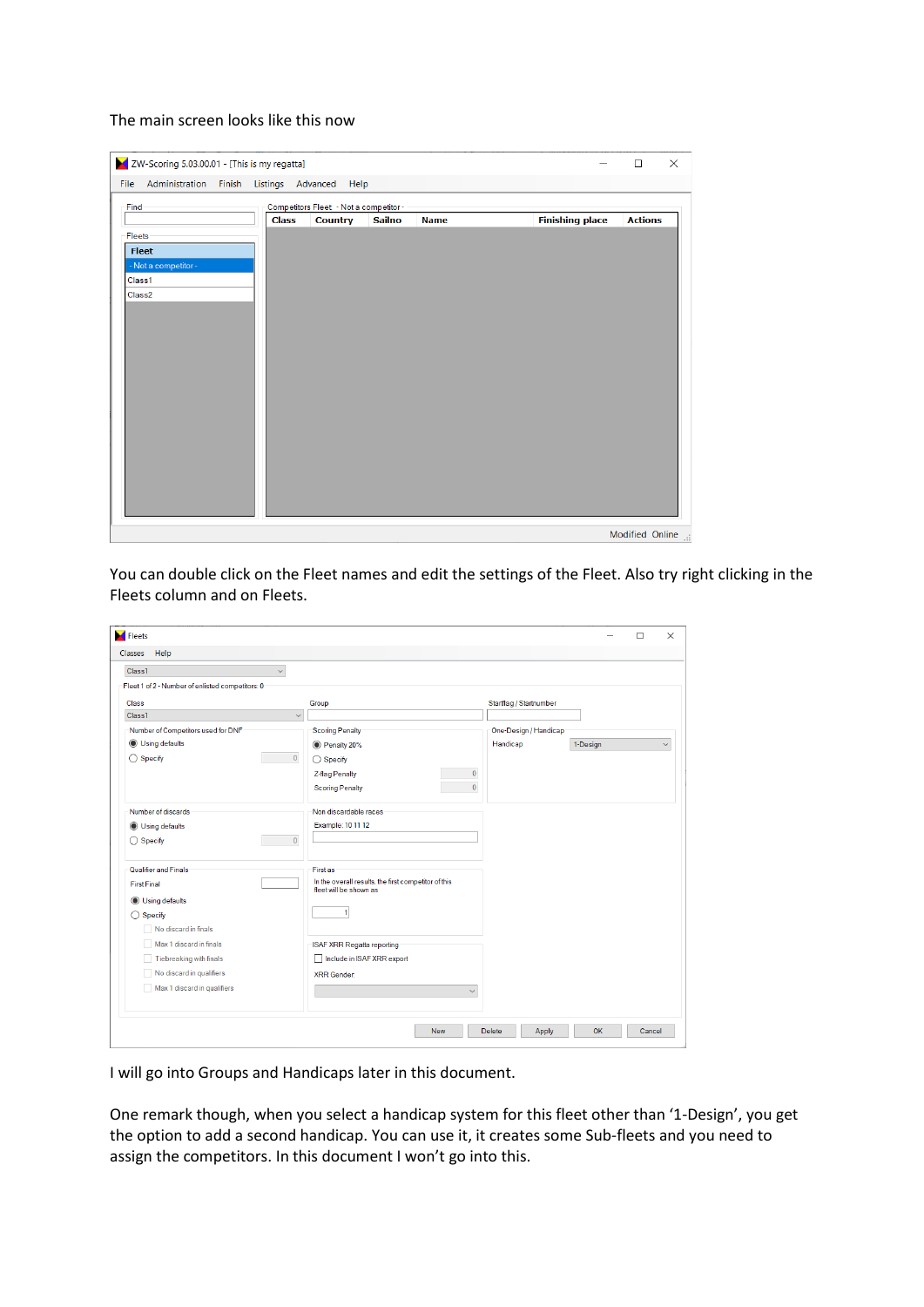## <span id="page-8-0"></span>5. Add Competitors

Now you're ready to add competitors. Click on a fleet name on the left, and then right click on the pane on the right.

| Find                 |       | Competitors Fleet: Class1 |                          |             |  |  |  |
|----------------------|-------|---------------------------|--------------------------|-------------|--|--|--|
|                      | Class | Country                   | <b>Sailno</b>            | <b>Name</b> |  |  |  |
| <b>Fleets</b>        |       |                           |                          |             |  |  |  |
| <b>Fleet</b>         |       |                           |                          |             |  |  |  |
| - Not a competitor - |       |                           |                          |             |  |  |  |
| Class <sub>1</sub>   |       |                           |                          |             |  |  |  |
| Class <sub>2</sub>   |       |                           | New competitor           |             |  |  |  |
|                      |       |                           | <b>Remove Competitor</b> |             |  |  |  |
|                      |       |                           | Not a competitor         |             |  |  |  |
|                      |       |                           |                          |             |  |  |  |
|                      |       |                           |                          |             |  |  |  |
|                      |       |                           |                          |             |  |  |  |
|                      |       |                           |                          |             |  |  |  |

Click on 'New competitor', you'll get the Competitors form:

| Competitors                 |                                        |                  |                         |                        |    | $\Box$ | $\times$ |
|-----------------------------|----------------------------------------|------------------|-------------------------|------------------------|----|--------|----------|
| Fleets Countries Help       |                                        |                  |                         |                        |    |        |          |
| Class<br>Class <sub>1</sub> | Sailno<br>$\checkmark$<br>$\checkmark$ | Not a competitor | <b>Print Competitor</b> |                        |    |        |          |
| Basic<br>Crew               | Actionpoints                           |                  |                         |                        |    |        |          |
|                             | Class<br>Class <sub>1</sub>            | $\checkmark$     | Country                 | $\checkmark$<br>Suffix |    |        |          |
|                             | <b>Fleet</b><br>Class <sub>1</sub>     | $\checkmark$     | Sailno                  | lo                     |    |        |          |
| Helmsman $\boxed{\smile}$   |                                        |                  | $E$ -mail $\boxdot$     |                        |    |        |          |
| Boatname $\boxed{\smile}$   |                                        |                  | Boattype 2              |                        |    |        |          |
| Add. Info 1                 |                                        |                  | Telephone 2             |                        |    |        |          |
| Add. Info 2                 |                                        |                  | $Cell \ \n\boxed{2}$    |                        |    |        |          |
|                             | Address $\boxed{\smile}$               |                  | NA MemberNr D           |                        |    |        |          |
|                             | City $\boxed{\smile}$                  |                  | $Club$ $\Box$           |                        |    |        |          |
|                             | Country $\boxed{\smile}$               |                  | Paid $\Box$             |                        |    |        |          |
|                             | M/F                                    | $\checkmark$     | Meas.Cert.              | $\checkmark$           |    |        |          |
| Date of birth $\Box$        |                                        |                  |                         | $\checkmark$           |    |        |          |
| ISAF_SailorId               |                                        |                  |                         |                        |    |        |          |
|                             |                                        |                  |                         |                        |    |        |          |
|                             |                                        |                  | New                     | Delete<br>Apply        | OK | Cancel | a.       |

The bar on top is for selecting other competitors from here, you can also page up and down. If you uncheck items, the will be skipped when tabbing through the items.

Enter a Sail no and Helmsman name at the least, press Apply, New and enter the next competitor. Cancel will leave the form without saving, Apply does a save and stays on the form.

If this competitor is in a fleet that is not a 1-Design, you'll get an extra handicap. The button 'Not a competitor' moves this competitor out of this fleet.

This is it really, add competitors until you're done.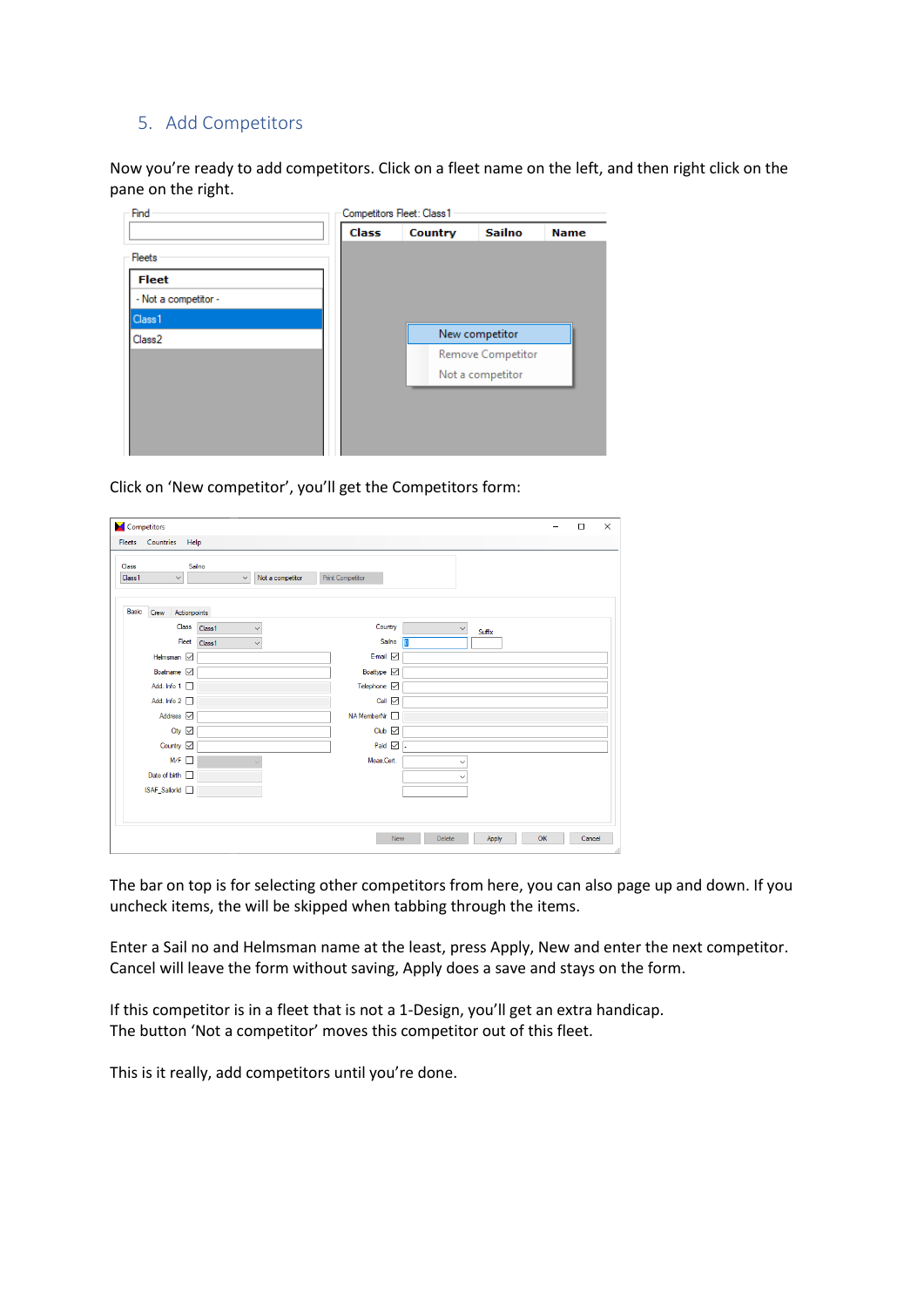#### <span id="page-9-0"></span>6. Handicaps

The best way to work with Handicaps in ZW is as follows. I'll use SW factor as an example.

Create a regatta and add a Class and Fleet like so:

| Classes                        |                            |                                                                                   |  |  |
|--------------------------------|----------------------------|-----------------------------------------------------------------------------------|--|--|
| Help                           |                            |                                                                                   |  |  |
| Available classes<br><b>SW</b> | <b>Fleets</b><br><b>SW</b> | New class<br>$\sqrt{\phantom{a}}$ Automatically create a fleet for<br>new classes |  |  |

ZW supports a bunch of Handicap systems, you define the Handicap system in the Fleets form: When you select 'SW Factor' for example, the form changes to this:

| One-Design / Handicap    |           |  |
|--------------------------|-----------|--|
| Handicap                 | SW factor |  |
| 2e Handicap              | No        |  |
| Enable starttime by boat |           |  |

Leave the 2<sup>nd</sup> Handicap alone, it's for special cases. Only use it when you know what to do with it.

The 'Enable start time by boat' gives you an extra option here, but it only works if there are competitors:

| ZW-Scoring 5.01.03.02 - [This is my regatta] |                |        |                      |                   |  |  |  |  |
|----------------------------------------------|----------------|--------|----------------------|-------------------|--|--|--|--|
| File                                         | Administration | Finish |                      | Listings Advanced |  |  |  |  |
|                                              |                |        | <b>Enter Results</b> | - F7              |  |  |  |  |
| Find                                         |                |        | <b>Start by Boat</b> | leet              |  |  |  |  |
|                                              |                |        |                      |                   |  |  |  |  |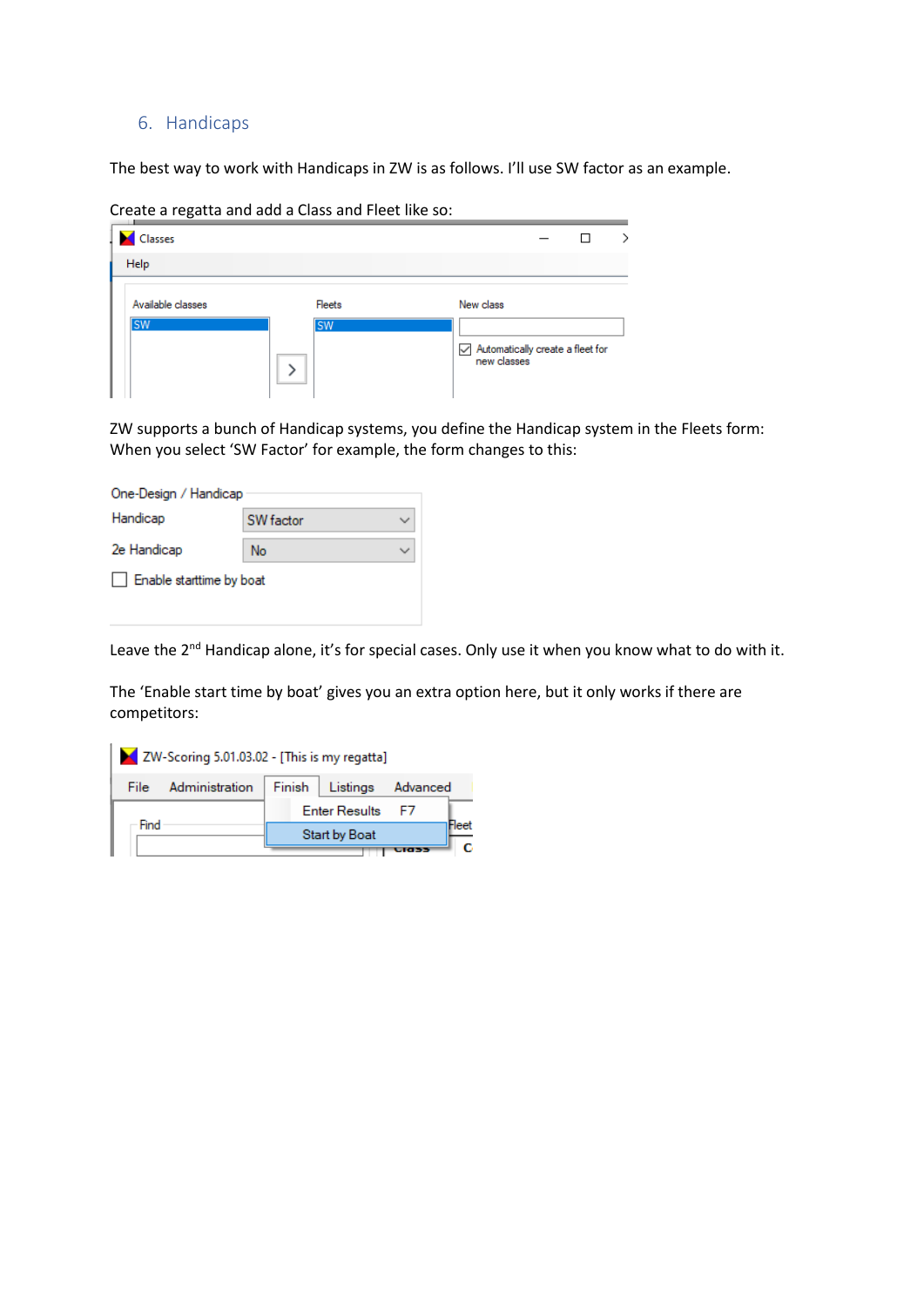Enter your competitors, filling at least a Sail no, Helmsman and Boat type.

| Crew |                        |           | Actionpoints   Handicaps   ORC |              |               |                         |        |           |
|------|------------------------|-----------|--------------------------------|--------------|---------------|-------------------------|--------|-----------|
|      | Class SW               |           |                                | $\checkmark$ | Country       | $\checkmark$            | Suffix | SW factor |
|      | Fleet                  | <b>SW</b> |                                |              | Sailno        | 123                     |        |           |
|      | Helmsman C Competitor1 |           |                                |              | E-mail $\vee$ |                         |        |           |
|      | Boatname $\sqrt{}$     |           |                                |              |               | Boattype 2 Laser Master |        |           |

# The competitor form now also has extra tabs for entering your Handicap factors:<br>Class Sailno

| <b>Basic</b> | Crew        | Actionpoints   | Handicaps    | <b>ORC</b>      |                |                   |                |
|--------------|-------------|----------------|--------------|-----------------|----------------|-------------------|----------------|
|              | Spinnaker   | Yes            | $\checkmark$ | SW factor       | 10             | Portsmouth        | 0.1            |
|              | <b>TCF</b>  | $\overline{2}$ |              | <b>IRC-TCC</b>  | $\overline{2}$ | <b>IRC-TCC-NS</b> | $\overline{2}$ |
|              | <b>PHRF</b> | 2000           |              | <b>PHRF</b> +cf | $\overline{2}$ | <b>ISAF SCHRS</b> | 0.1            |

In this case an SW Factor can be entered. All factors can also be imported through the Excel option.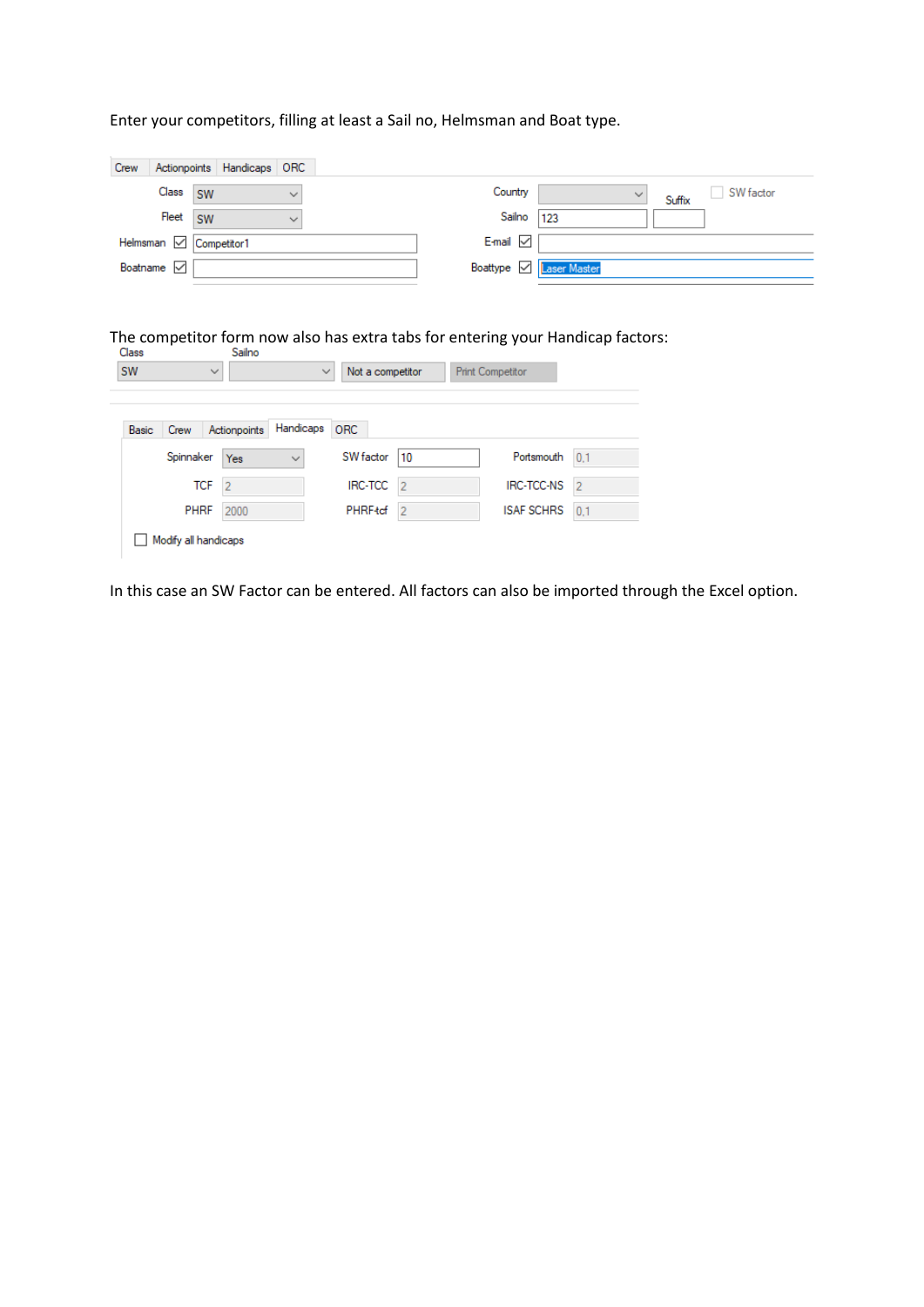## <span id="page-11-0"></span>7. Selection races in Groups, splitting to Gold and Silver fleet

You can define selection races and groups. For example, you have three selection races with two starts each, where 4 groups of competitors are sailing against each other in a schema like this for example:

|                          |     | Race1 Race2 Race3 |       |
|--------------------------|-----|-------------------|-------|
| Startgroup1 (Red)        | A-B | A-C A-D           |       |
| Startgroup2 (Yellow) C-D |     | B-D               | - B-C |

This gives a total result which you can then split into a Gold fleet and Silver fleet. You can also define a medal race.

How to do this?

- 1. Create a main fleet, Optimist in the picture below;
- 2. Create two extra Fleets with a group name Yellow en Red, and if you want to split to finals, also add a Gold fleet and a Silver fleet, like so::



3. Add all contestants to the main fleet

| Find                 |              | <b>Competitors Fleet: Optimist</b> |        |              |    |  |  |  |  |
|----------------------|--------------|------------------------------------|--------|--------------|----|--|--|--|--|
|                      | <b>Class</b> | <b>Country</b>                     | Sailno | <b>Name</b>  | Fi |  |  |  |  |
| <b>Fleets</b>        | Optimist     |                                    |        | 1 Helmsman 1 |    |  |  |  |  |
| Fleet                | Optimist     |                                    |        | 2 Helmsman 2 |    |  |  |  |  |
| - Not a competitor - | Optimist     |                                    |        | 3 Helmsman 3 |    |  |  |  |  |
| Optimist             | Optimist     |                                    |        | 4 Helmsman 4 |    |  |  |  |  |
| Optimist - Gold      | Optimist     |                                    |        | 5 Helmsman 5 |    |  |  |  |  |
| Optimist - Red       | Optimist     |                                    | 61     | Helmsman 6   |    |  |  |  |  |
| Ontimist - Silver    |              |                                    |        |              |    |  |  |  |  |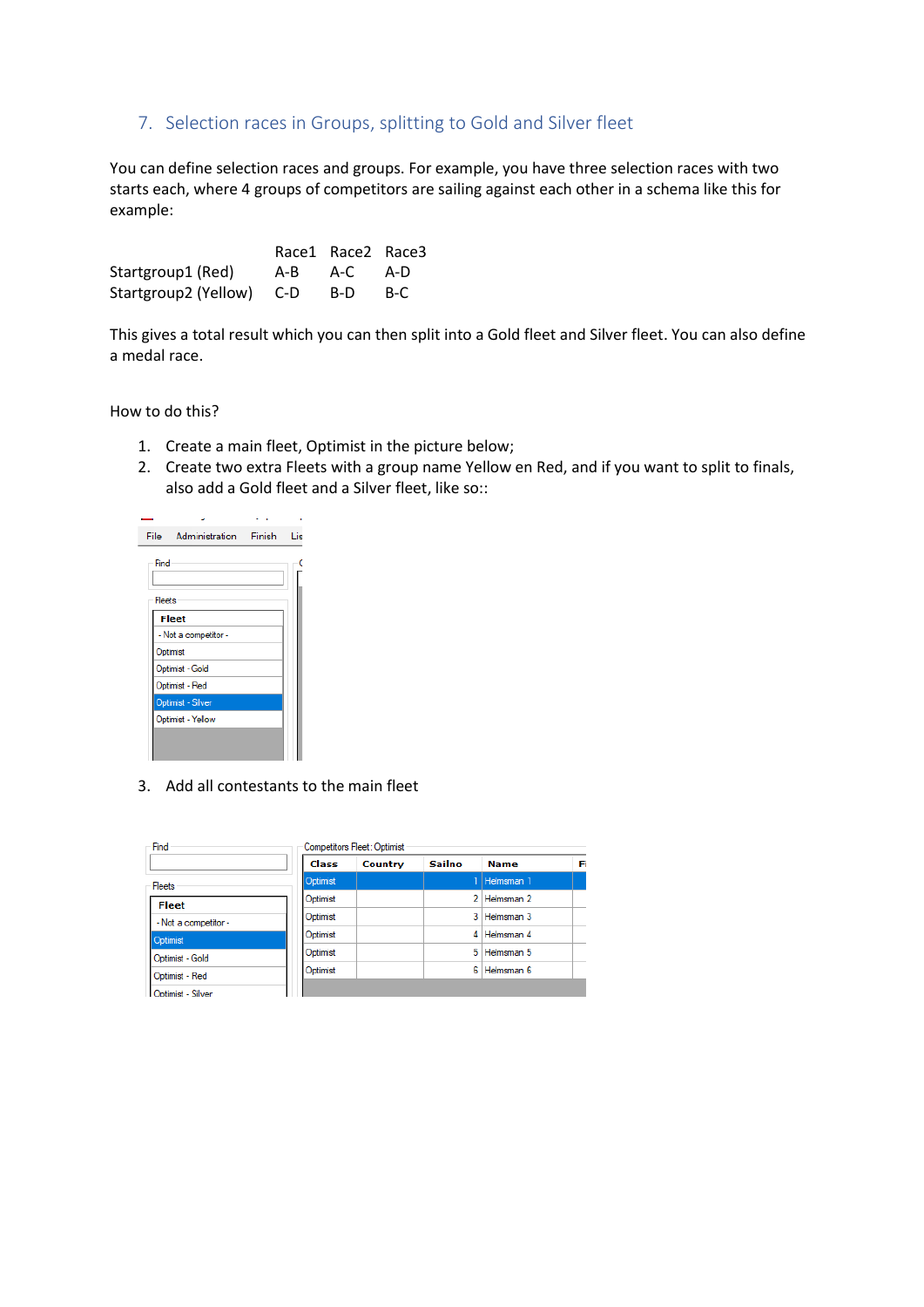4. Go to 'Advanced'->'Poule Schedule'. ZW could do the next automatically ('Make schedule'), but I did not build that yet. You'll get a blank form.

| imist qualifications] |  |
|-----------------------|--|
|-----------------------|--|

| Listings         | Advanced | Help                                             |
|------------------|----------|--------------------------------------------------|
|                  |          | Poule Schedule                                   |
| Competit         |          | Make schedule                                    |
| <b>Class</b>     |          | Split for finals                                 |
| <b>O</b> btimist |          | $O = \frac{1}{2}$ for $I = -N$ $A = -1$ $D = -1$ |

5. You can now assign competitors to the Starting groups, leave the first column alone. I should protect it, but that's on my todo list.

| Fleet |                   |                  |                                                  |                               |          |
|-------|-------------------|------------------|--------------------------------------------------|-------------------------------|----------|
|       | Optimist          | $\checkmark$     |                                                  |                               |          |
| ▶     | <b>MASK</b>       |                  |                                                  |                               |          |
|       |                   | <b>Result in</b> | Race 1                                           | Race 2                        | Race 3   |
|       | Optimist 1        | Optimist         | Optimist - Yellow                                | Optimist                      | Optimist |
| ▶     | <b>Optimist 2</b> | Optimist         | Optimist                                         | Optimist<br>Optimist - Yellow | kt       |
|       | Optimist 3        | Optimist         | Optimist                                         | Optimist - Red                | Ist      |
|       | <b>Optimist 4</b> | Optimist         | Optimist - Gold<br>Optimist<br>Optimist - Silver |                               | Ìзt      |
|       | Optimist 5        | Optimist         | Optimist                                         | Optimist                      | Optimist |

- 6. Click on the fleet name and select the Starting group. If you need to do many competitors you can define a mask and copy that over the competitors that you want to change.
- 7. Now start finishing them. The results will be in the main fleet (so not with the starting groups)

Optimist qualifications

|           | Results: Optimist |              |        |                         |
|-----------|-------------------|--------------|--------|-------------------------|
| <b>No</b> | Sailno Name       |              | Points | $\mathbf{1}$            |
|           |                   | 3 Helmsman 3 |        |                         |
|           |                   | 4 Helmsman 4 |        | 1.                      |
| 3         |                   | 1 Helmsman 1 | 2      | $\overline{2}$          |
| 3.        |                   | 2 Helmsman 2 | 2      | $\overline{2}$          |
| 5         |                   | 5 Helmsman 5 | 3      | $\overline{\mathbf{3}}$ |
| 5         |                   | 6 Helmsman 6 | 3      | $\overline{\mathbf{3}}$ |
|           |                   |              |        |                         |
|           |                   |              |        |                         |

ZW Sall Regatta Scoring program, 5.01.03.02<br>Copyright 2018-2021, Gerhard Bouma, Offingawier, NL<br>Copyright 1986-2017, Leo Eggink, Zoetermeer, NL

For Info about ZW https://www.zw-scoring.nl

08-06-2021 16:39:33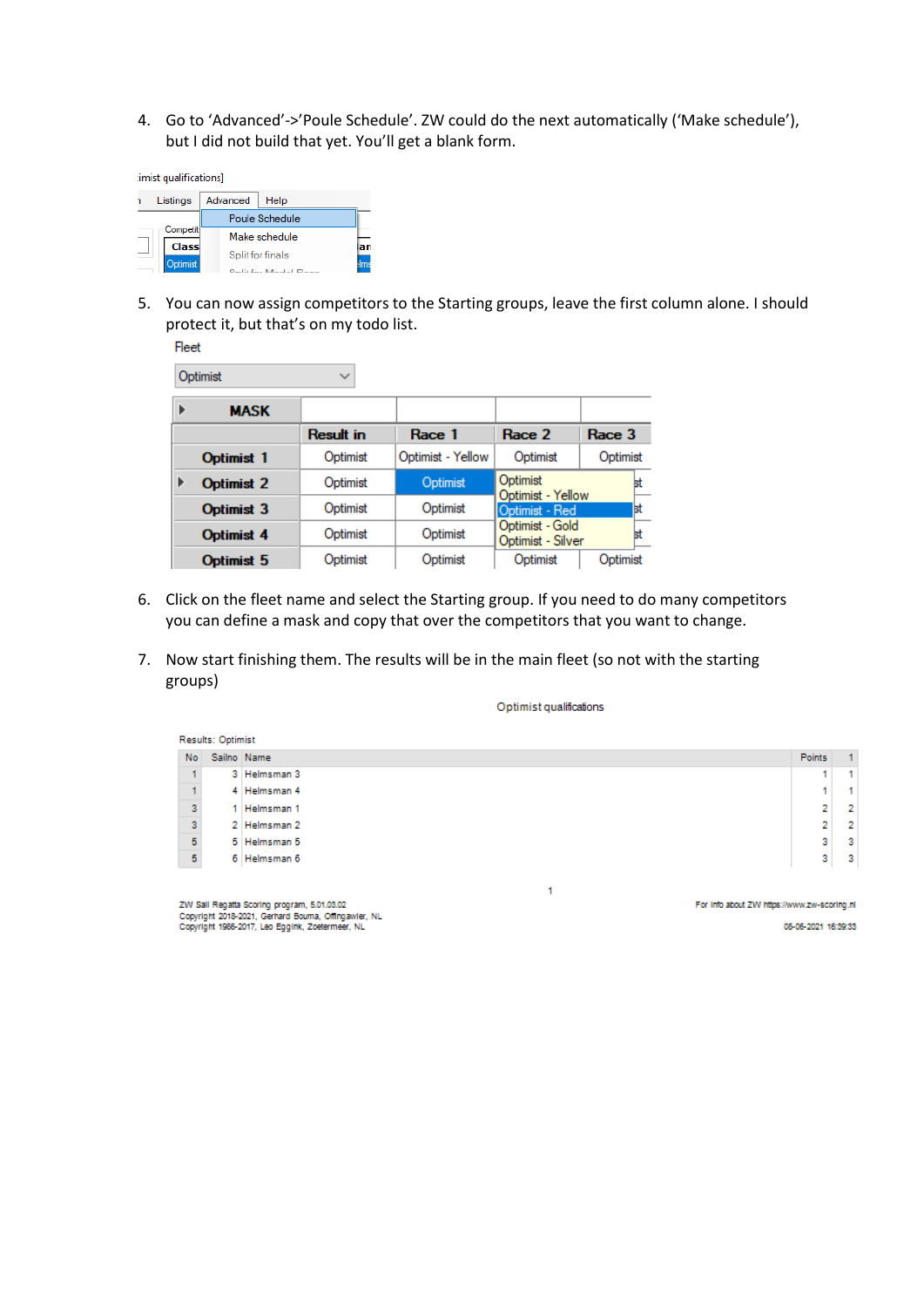8. After the selection you can split into Gold and Silver Fleet. Go to 'Advanced'->'Split for finals'<br>ist qualifications]



9. This is the default, most of the time that'll do.

In my example I only did 1 finish, usually you'll have 3. I was lazy, if I have time someday I'll make this example more realistic. But I hope you get the idea.

| Split fleet for final races                                                |                                  |                    |         |   |    |        | ×            |
|----------------------------------------------------------------------------|----------------------------------|--------------------|---------|---|----|--------|--------------|
| Help                                                                       |                                  |                    |         |   |    |        |              |
| Split Fleet                                                                | Optimist<br>$\checkmark$         |                    |         |   |    |        |              |
| For Races                                                                  | $\overline{2}$<br>$\checkmark$   |                    | through | 5 |    |        | $\checkmark$ |
| Starts per race                                                            | $\overline{2}$<br>$\checkmark$   |                    |         |   |    |        |              |
| Based on scores through                                                    | 1<br>$\checkmark$                |                    |         |   |    |        |              |
| $\sqrt{\phantom{a}}$ All selection races are included in the final results |                                  | Number of starters |         |   |    |        |              |
|                                                                            | Optimist - Gold<br>$\checkmark$  | 3                  |         |   |    |        |              |
|                                                                            | Optimist - Silver<br>$\check{~}$ | 3                  |         |   |    |        |              |
|                                                                            |                                  |                    |         |   | OK | Cancel |              |
|                                                                            |                                  |                    |         |   |    |        | $\cdot$      |

- 10. Press OK twice, you'll get a print with 3 pages: the original total score and the lists for the Gold and Silver fleet.
- 11. That's it, finish the fleets until you're done.
- 12. After the split the results will be in the Gold and Silver fleets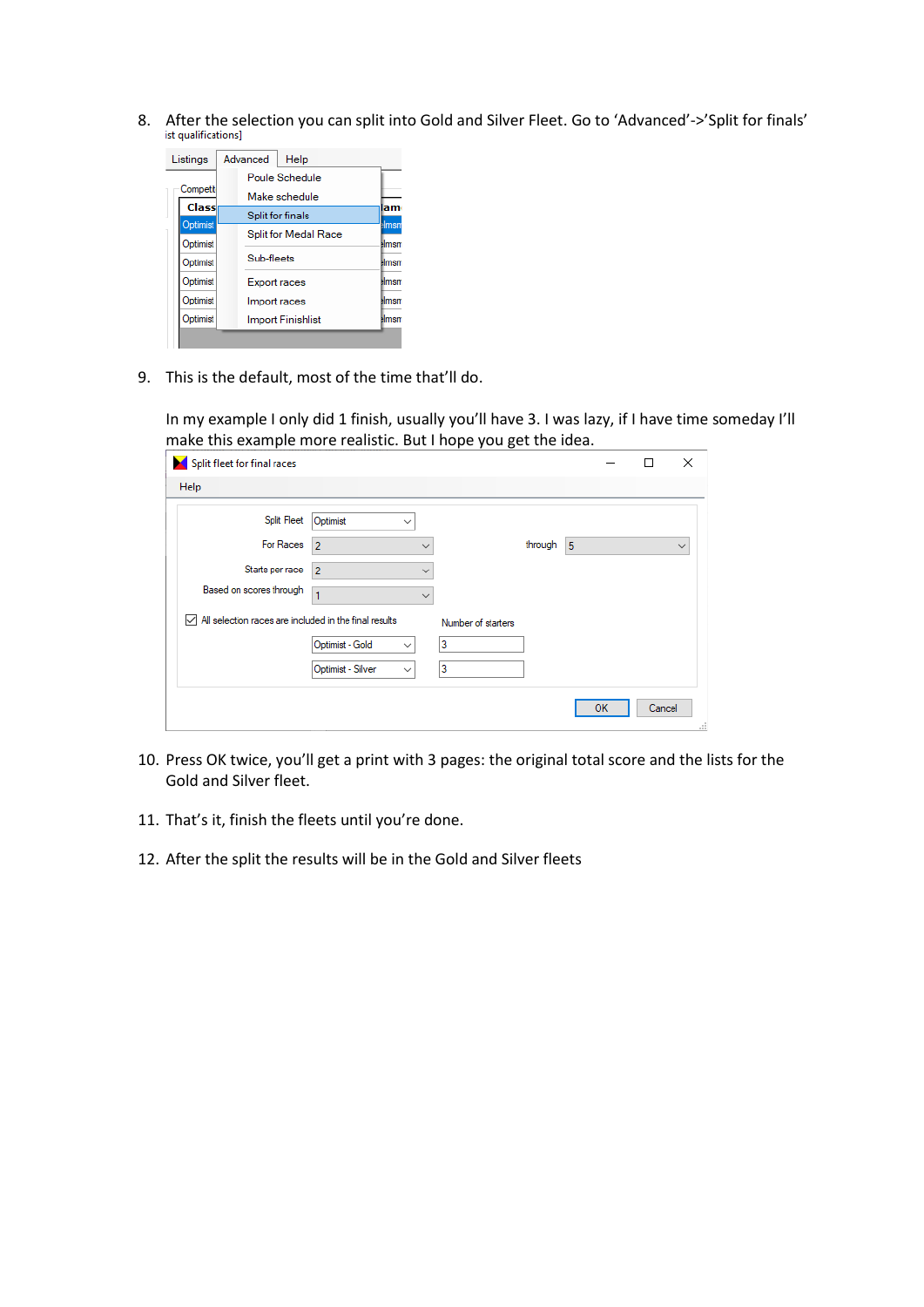## <span id="page-14-0"></span>8. Using Excel or Open Office to import Classes, Fleets, Competitors and Groups

First: ZW only supports the import of .xlsx Excel files directly. For Open Office you need to export your Calc sheet to a .csv file. I'll tell you what to do at the end of this chapter.

If you want to experiment, have large amounts of competitors, or even have a website for entering competitors, it may be much more convenient to export/maintain them in an Excel sheet and import them as often as you want into ZW. In Appendix A you find a complete overview of the Excel columns you can define, for this example I'll stick to the bare minimum.

So, just like in chapter 4, create your regatta. Next go to 'Administration'->'Import Competitors' and import your excel. All done, you can start finishing.

What does the Excel/OO sheet have to look like? For the Optimist example above, something like this:

To be sure, the Groups are for completeness of this example. If you just want to have regular races, leave them out. Only the first three columns are mandatory. The order of the columns is free for you to decide. ZW will notice if contestants are already present.

|   | А            | D           | U                        | υ     | c      | г             |  |
|---|--------------|-------------|--------------------------|-------|--------|---------------|--|
|   | <b>Class</b> | Sailno Name |                          | race1 | race2  | race3         |  |
|   | Optimist     |             | 1 Helmsman1              | Red   | Red    | Red           |  |
|   | Optimist     |             | 2 Helmsman2              | Red   | Red    | Red           |  |
|   | Optimist     |             | 3 Helmsman3              | Red   | Red    | Red           |  |
| s | Optimist     |             | 4 Helmsman4              | Red   | Red    | Red           |  |
| ١ | Optimist     |             | 5 Helmsman5              | Red   | Red    | Red           |  |
|   | Optimist     |             | 6 Helmsman6              | Red   | Red    | Red           |  |
| š | Optimist     |             | 7 Helmsman7              | Red   | Red    | Red           |  |
|   | Optimist     |             | 8 Helmsman8              | Red   | Red    | Red           |  |
| 0 | Optimist     |             | 9 Helmsman9              | Red   | Yellow | Yellow        |  |
|   | Optimist     |             | 10 Helmsman10            | Red   |        | Yellow Yellow |  |
| 2 | Optimist     |             | 11 Helmsman11            | Red   |        | Yellow Yellow |  |
| 3 | Optimist     |             | 12 Helmsman12            | Red   |        | Yellow Yellow |  |
| 4 | Optimist     |             | 13 Helmsman13            | Red   |        | Yellow Yellow |  |
| 5 | Optimist     |             | 14 Helmsman14            | Red   |        | Yellow Yellow |  |
| 6 | Optimist     |             | 15 Helmsman15            | Red   |        | Yellow Yellow |  |
| 7 | Optimist     |             | 16 Helmsman16            | Red   |        | Yellow Yellow |  |
| 8 | Optimist     |             | 17 Helmsman17 Yellow     |       | Red    | Yellow        |  |
| 9 | Optimist     |             | 18 Helmsman18 Yellow Red |       |        | Yellow        |  |
|   | 0 Optimist   |             | 19 Helmsman19 Yellow Red |       |        | Yellow        |  |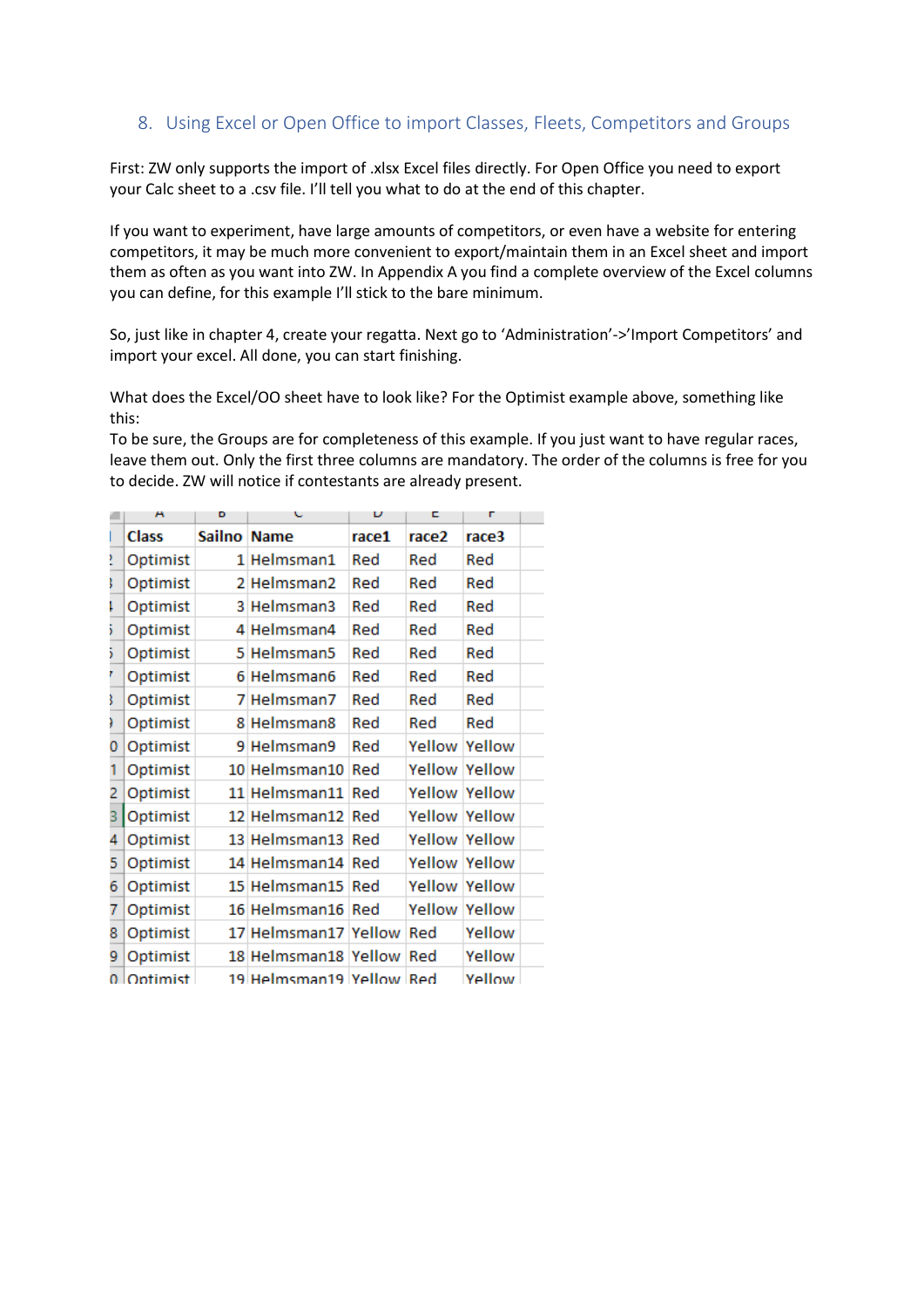#### So now save your file and import it:

| File | Administration            | Finish | Listings       | Adva |
|------|---------------------------|--------|----------------|------|
|      | General                   |        | F <sub>2</sub> |      |
| Find | Classes                   |        | F <sub>3</sub> | ompe |
|      | Countries                 |        | F4             | Clas |
| Flee | <b>Fleets</b>             |        | F <sub>5</sub> |      |
| Fl   | Competitors               |        | F6             |      |
| - N  | <b>Import Competitors</b> |        |                |      |
| Clas | <b>IMS/ORC</b> options    |        |                | ь    |
| Clas | Licence options           |        |                |      |
|      |                           |        |                |      |

| File          | Administration       | Finish | Listings | Advanced                           | Help    |                |                       |
|---------------|----------------------|--------|----------|------------------------------------|---------|----------------|-----------------------|
| Find          |                      |        |          | <b>Competitors Fleet: Optimist</b> |         |                |                       |
|               |                      |        |          | Class                              | Country | Sailno         | <b>Name</b>           |
| <b>Fleets</b> |                      |        |          | Optimist                           |         |                | 1 Helmsman1           |
|               | <b>Fleet</b>         |        |          | Optimist                           |         |                | 2 Helmsman2           |
|               | - Not a competitor - |        |          | Optimist                           |         |                | 3 Helmsman3           |
|               | Optimist             |        |          | Optimist                           |         |                | 4 Helmsman4           |
|               | Optimist - Red       |        |          | Optimist                           |         | 51             | Helmsman5             |
|               | Optimist - Yellow    |        |          | Optimist                           |         | 6              | Helmsman6             |
|               |                      |        |          | Optimist                           |         |                | 7 Helmsman7           |
|               |                      |        |          | Optimist                           |         | 8 <sup>1</sup> | Helmsman <sub>8</sub> |
|               |                      |        |          | Optimist                           |         | 9              | Helmsman9             |
|               |                      |        |          | Optimist                           |         |                | 10 Helmsman10         |
|               |                      |        |          | Optimist                           |         |                | 11 Helmsman 11        |
|               |                      |        |          | Optimist                           |         |                | 12 Helmsman 12        |
|               |                      |        |          | Ontimiet                           |         |                | $12$ Helmeman $12$    |

I hear you think, what about the Gold and Silver fleet? You can add these through the excel also, just add a line like this at the end:

|    | 32   Optimist  | 31 Helmsman31 Yellow Yellow Red |      |        |  |
|----|----------------|---------------------------------|------|--------|--|
|    | 33   Optimist  | 32 Helmsman32 Yellow Yellow Red |      |        |  |
|    | 34 Optimist -1 | add fleet                       | Gold | Silver |  |
| 35 |                |                                 |      |        |  |
|    |                |                                 |      |        |  |

The 'add fleet' will cause ZW to create extra fleets. Be sure to put the values for this in the correct columns (class, sailno, name and race1 and race2), also when you add more columns to your sheet.

Re-importing the sheet will show you this, notice the two extra fleets.

| Find                 |                  | <b>Competitors Fleet: Optimist</b> |        |                             |
|----------------------|------------------|------------------------------------|--------|-----------------------------|
|                      | <b>Class</b>     | Country                            | Sailno | <b>Name</b>                 |
| <b>Fleets</b>        | Optimist         |                                    |        | 1 Helmsman1                 |
| <b>Fleet</b>         | Optimist         |                                    | 2      | Helmsman <sub>2</sub>       |
| - Not a competitor - | Optimist         |                                    | 3      | Helmsman <sub>3</sub>       |
| Optimist             | Optimist         |                                    | 4      | Helmsman4                   |
| Optimist - Gold      | Optimist         |                                    | 5      | Helmsman <sub>5</sub>       |
| Optimist - Red       | Optimist         |                                    | 6      | Helmsman6                   |
| Optimist - Silver    | Optimist         |                                    |        | Helmsman <sub>7</sub>       |
| Optimist - Yellow    | Optimist         |                                    | 8      | Helmsman <sub>8</sub>       |
|                      | Optimist         |                                    | 9      | Helmsman9                   |
|                      | Optimist         |                                    | 10     | Helmsman10                  |
|                      | <b>Sales And</b> |                                    |        | 44   11   12   22   23   44 |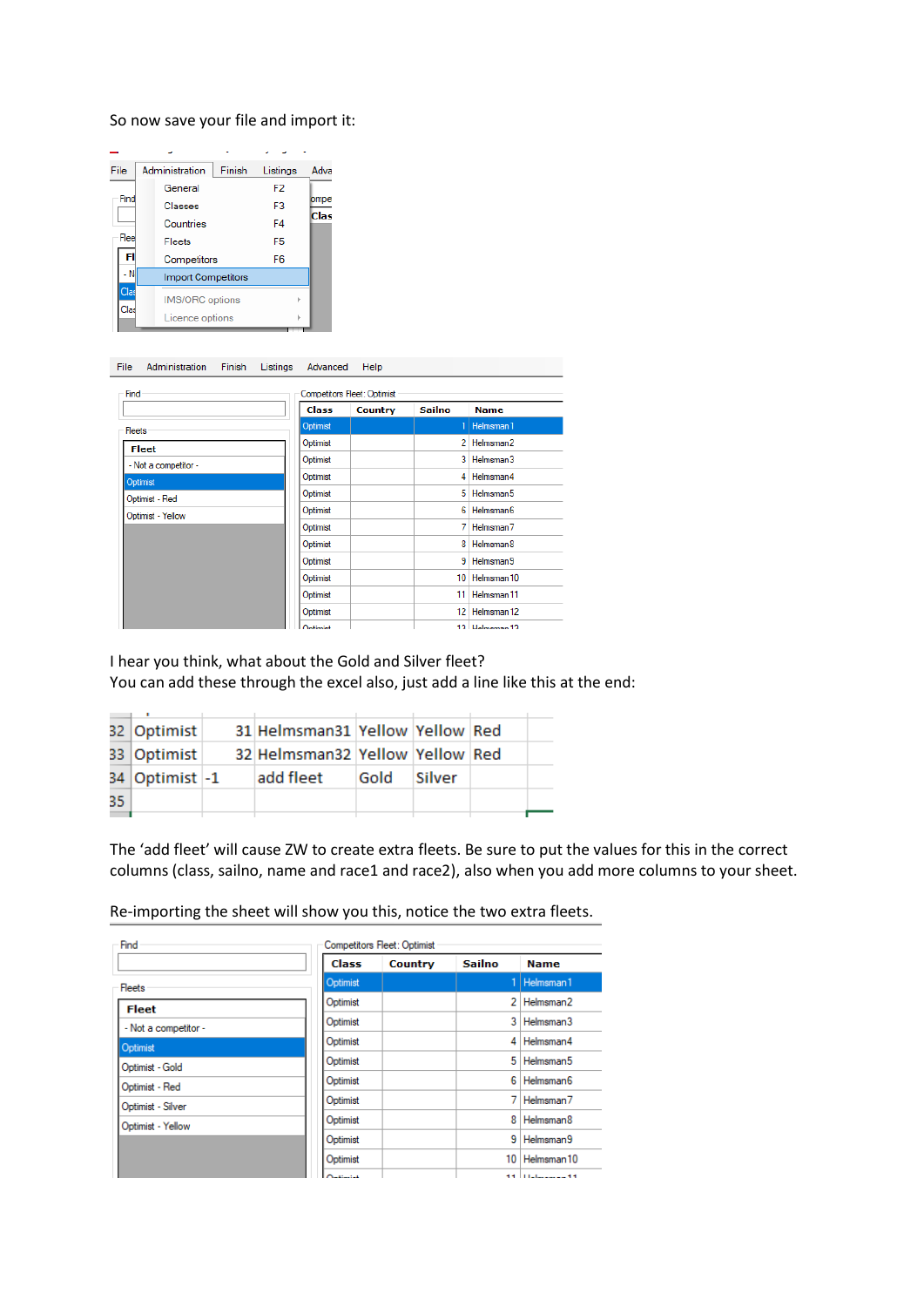You can check the results of the grouping in 'Advanced'->'Poule Schedule'.

<span id="page-16-0"></span>Don't forget to configure your fleets, this import does not provide for that.

#### 8.a. Saving to .csv in Open Office

Save your file as .csv and check the 'Edit filter settings'. It seems there is a little bug in OO where it doesn't set all texts to English. ZW has that too, it's complicated to keep track of all your texts.  $\odot$ 

| Bestandsnaam: ZW Import contestants.csv |
|-----------------------------------------|
| Opslaan als:   Text CSV (.csv) (*.csv)  |
| Automatic file name<br>extension        |
| Save with password                      |
| $\sqrt{}$ Edit filter settings          |

Press save and change the Field delimiter to ;

| <b>Export Text File</b>    |                                          |              | ×       |
|----------------------------|------------------------------------------|--------------|---------|
| <b>Field options</b>       |                                          |              | OK      |
| Character set              | Western Europe (Windows-1252/WinLatin 1) | $\checkmark$ |         |
| <b>Field delimiter</b>     | ٠<br>z                                   | $\checkmark$ | Cancel  |
| Text delimiter             | $\mathbf{u}$                             | $\checkmark$ | $He$ lp |
| Quote all text cells       |                                          |              |         |
| Save cell content as shown |                                          |              |         |
| Fixed column width         |                                          |              |         |

After your file is saved, close it and import it into ZW. You can find the file like so:



The .txt option allows for tab delimited files (instead of ; delimited in a .csv file)

Select your file, import, and it's done.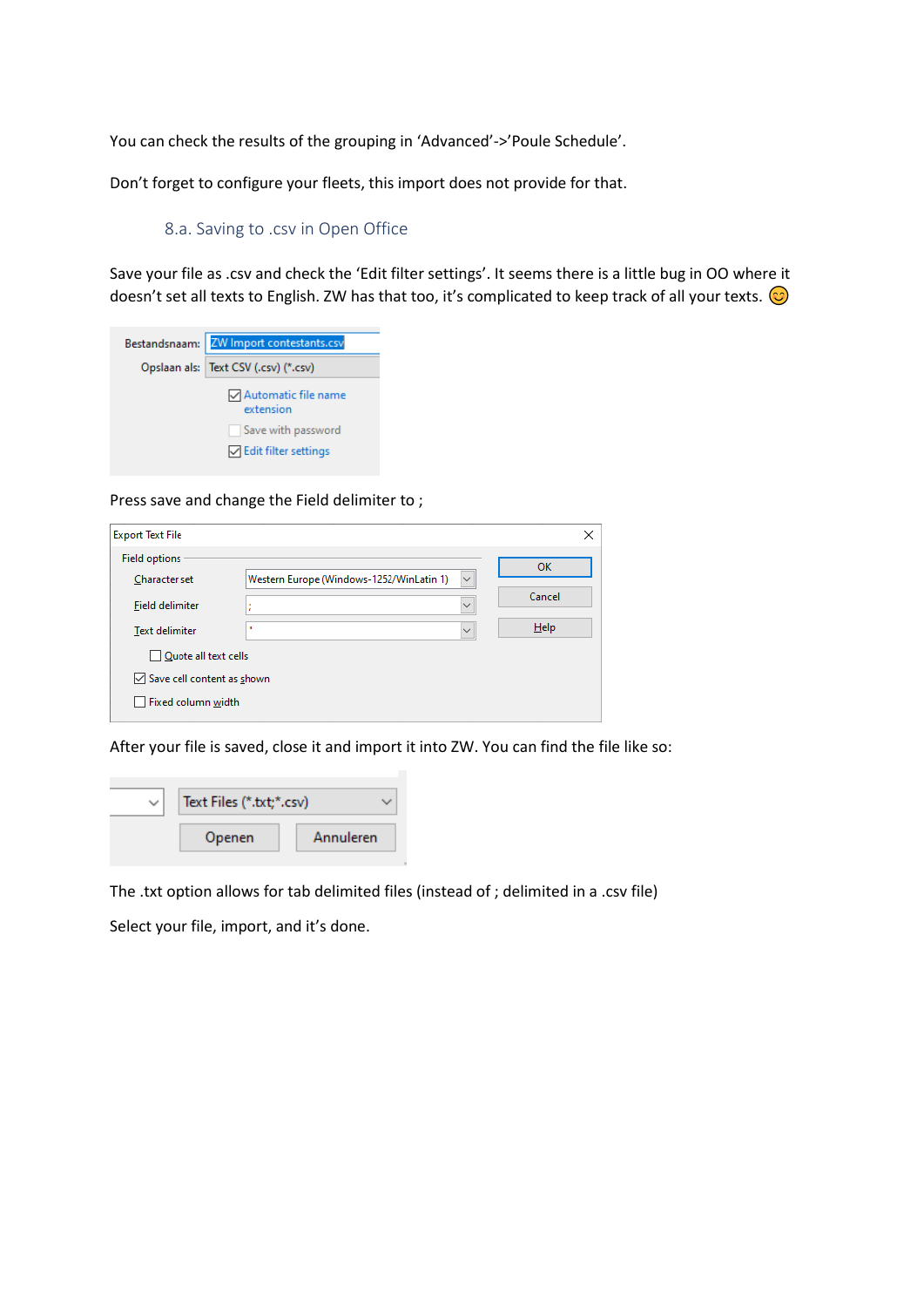#### <span id="page-17-0"></span>9. Finishing

When you're all set configuring your regatta, fleets and competitors with maybe even selection races and/or handicaps, we get to the fun part, finishing.

Go here or press F7:

| File | Administration | Finish Listings Advanced |      | Help         |
|------|----------------|--------------------------|------|--------------|
|      |                | <b>Enter Results</b>     | - F7 |              |
| Find |                | Start by Boat            |      | Fleet: Optim |
|      |                |                          | uma  | Countr       |

#### You get to this clever screen

| Finish                                           |                |                       |           |                   |  |
|--------------------------------------------------|----------------|-----------------------|-----------|-------------------|--|
| Competitors<br>Fleets                            | Options        | Help                  |           |                   |  |
|                                                  |                |                       |           |                   |  |
| Fleet<br>Race                                    |                |                       | Startdate | <b>Starttime</b>  |  |
| $\blacksquare$<br>Optimist - Red<br>$\checkmark$ |                | $\checkmark$          |           |                   |  |
| Sailno                                           |                |                       | Results   | zfp<br>rdg<br>oth |  |
|                                                  |                |                       |           | scp               |  |
|                                                  |                |                       |           |                   |  |
| <b>Sailno</b>                                    | <b>Results</b> | <b>Name</b>           |           |                   |  |
| ID<br><b>Optimist 1</b>                          |                | Helmsman1             |           |                   |  |
| <b>Optimist 2</b>                                |                | Helmsman <sub>2</sub> |           |                   |  |
| Optimist 3                                       |                | Helmsman3             |           |                   |  |
| <b>Optimist 4</b>                                |                | Helmsman4             |           |                   |  |
| Optimist 5                                       |                | Helmsman5             |           |                   |  |
| Ontimiet 6                                       |                | Helmsman6             |           |                   |  |

Just enter the sail numbers in finishing order. ZW will find the correct boat and fleet and score them in the order you enter them. So there's no need to separate the finishing boats in order of their starting groups.

If ZW finds duplicate sail numbers, you get to choose from the unfinished boats with that number. You can also finish a group by clicking on the gray cell with the Class/number on it.

After the first boat is finished, the others in the fleet in question get the default score that you selected in the General settings of the regatta.

When you enter a sail number that is not in the system, then ZW will beep, so you don't have to look at your screen all the time. You can turn the beep off on the ZW Settings form.

I've done my best to make this process as fast as possible, so it should be able to keep up with you entering the finishes.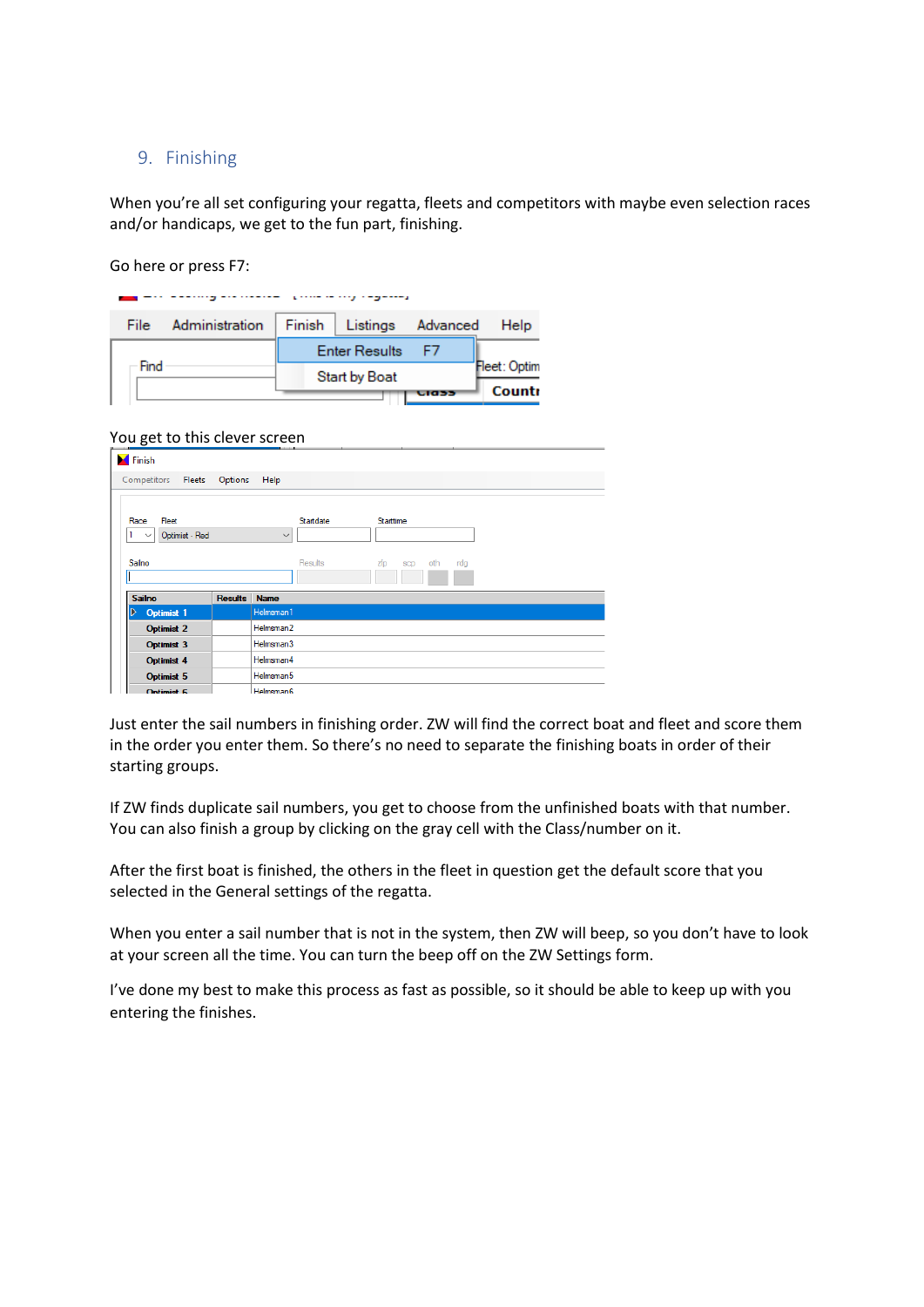If you have, for example, many OCS scores, you can change the behaviour of ZW through the Options menu:



Change the 'Standard input' to 'OCS input', and boats that you finish from then on get an OCS score. Also check out the other options that you can use to modify the behaviour of ZW.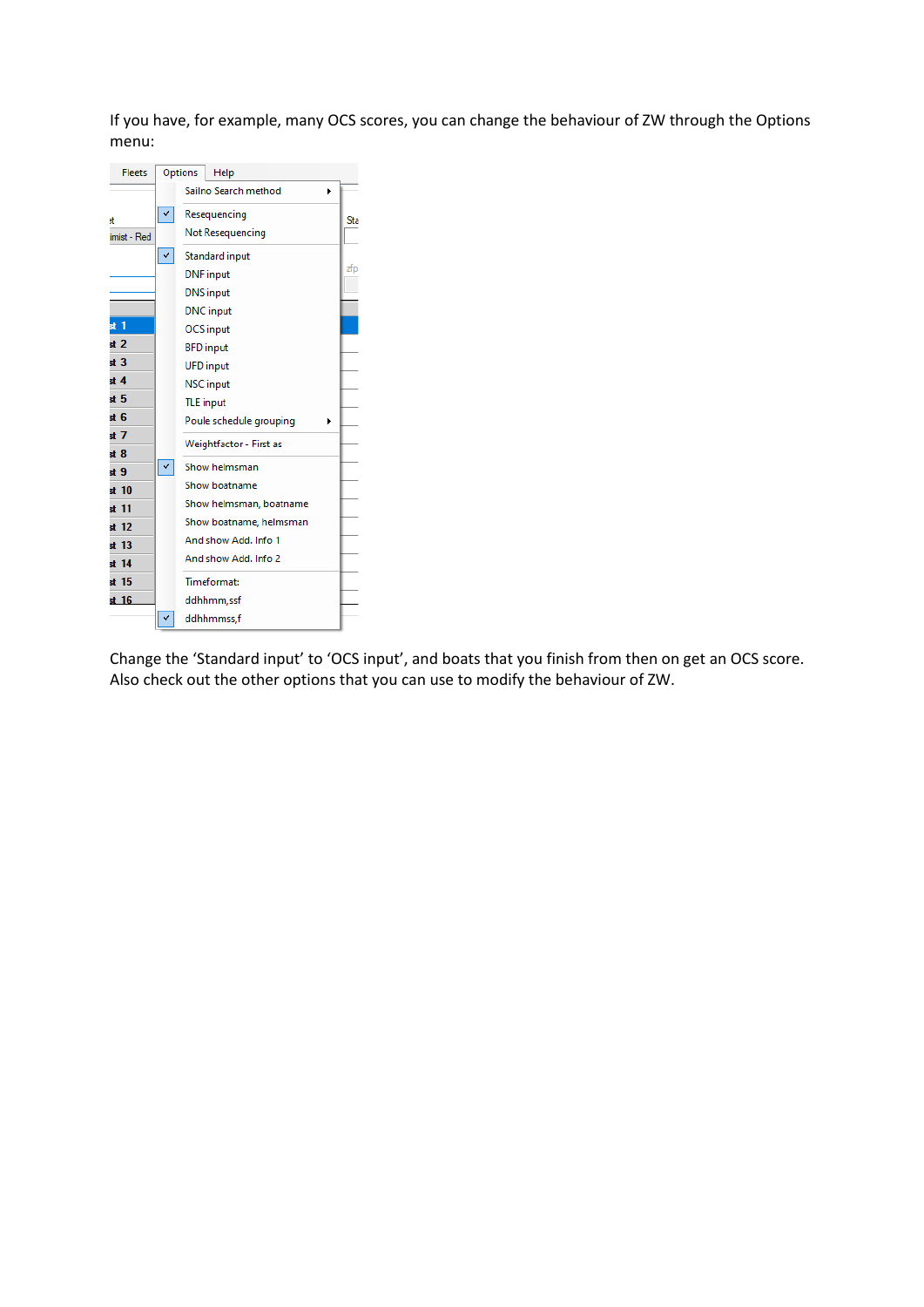## <span id="page-19-0"></span>10.Printing results



Clicking on 'Results' will take you here:

| Listings                                                                                                                                                                                                                |                                                                                                                                                                                                    |
|-------------------------------------------------------------------------------------------------------------------------------------------------------------------------------------------------------------------------|----------------------------------------------------------------------------------------------------------------------------------------------------------------------------------------------------|
| Help                                                                                                                                                                                                                    |                                                                                                                                                                                                    |
| Listing<br>Results<br>$\checkmark$<br>Fleet<br>Optimist<br>Optimist - Gold<br>Optimist - Red<br>Optimist - Silver<br>Optimist - Yellow<br>Select one or more fleets with the Click, Shft-Click or<br>Cntrl-Click method | On results and listings<br><b>∞</b> Sailno<br>$\vee$ Helmsman<br>$\Box$ Add, Info 1<br>Add. Info 2<br>Boatname<br>$\Box$ City<br>Country<br>$\neg$ M/F<br>Date of birth<br>Boattype<br>$\Box$ Club |
|                                                                                                                                                                                                                         | $\Box$ Landscape<br>$\Box$ interlined<br>Compact<br>7.5<br>Points<br>$\checkmark$                                                                                                                  |
| Number of boats                                                                                                                                                                                                         |                                                                                                                                                                                                    |
| -all-<br>$\checkmark$                                                                                                                                                                                                   |                                                                                                                                                                                                    |
| Output to<br>Preview on Screen / Printer                                                                                                                                                                                |                                                                                                                                                                                                    |
|                                                                                                                                                                                                                         |                                                                                                                                                                                                    |
|                                                                                                                                                                                                                         | <b>Print</b><br>Cancel                                                                                                                                                                             |

You can select the fleets, modify the output a bit and output to different possibilities

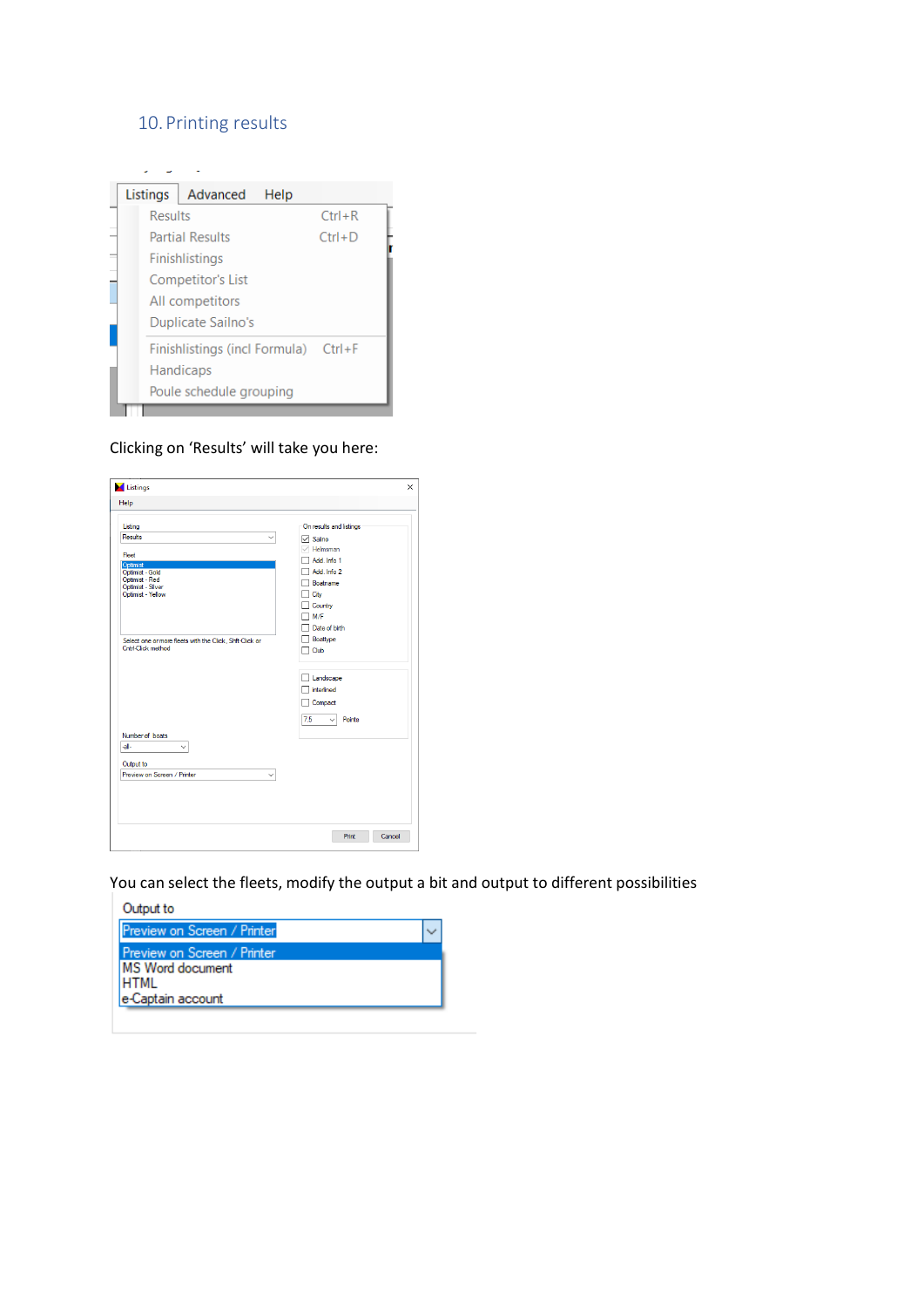The e-Captain option is out of scope for this instruction. The MS Word and HTML option will output the results to documents in your regatta folder:

| Output to                                                       |             |      |
|-----------------------------------------------------------------|-------------|------|
| <b>HTML</b>                                                     | $\check{ }$ |      |
| Listings will be merged into 1 output                           |             |      |
| Directory: D:\OneDrive\Documenten\ZW-Scoring\This is my regatta |             | Open |

#### But the preview option does just that:

|           |                   | 4 Q Zoom +   4 4 1 of 1 ▶ ▶ X Close |        |     |
|-----------|-------------------|-------------------------------------|--------|-----|
|           |                   | This is my regatta                  |        |     |
|           | Results: Optimist |                                     |        |     |
|           |                   | Scores take into account 1 discard  |        |     |
| <b>No</b> | Sailno Name       |                                     | Points |     |
|           |                   | 10 Helmsman10                       |        |     |
|           |                   | 7 Helmsman7                         |        |     |
| 2         |                   |                                     |        |     |
| 3         |                   | 18 Helmsman18                       |        |     |
|           |                   | 2 Helmsman2                         |        | das |
| 5         |                   | 13 Helmsman13                       | 2      |     |
| 6         |                   | 8 Helmsman8                         | 2      |     |
|           |                   | 21 Helmsman21                       | 2      |     |

If you're surprised by these points, this was some random result I entered in a selection phase with two starting groups.

You get the results on your screen. The little printer icon on the top left, shows the standard Windows control:

| (第4) Afdrukken                                                                                                              | ×                                                                                                     |
|-----------------------------------------------------------------------------------------------------------------------------|-------------------------------------------------------------------------------------------------------|
| Algemeen<br>Printer selecteren<br><b>EN Fax</b><br>Fo HP79CB49 (HP Officejet Pro 8620)<br><b>I-I Microsoft Print to PDF</b> | <b>El Microsoft XPS Document</b><br><b>E-TOneNote (Desktop)</b><br><b>E-10</b> OneNote for Windows 10 |
| $\epsilon$<br>Gereed<br>Status:<br>Locatie:<br>Opmerking: This is a web services printer                                    | ⋗<br>Naar bestand<br>Voorkeursinstellingen<br>Printer zoeken                                          |
| <b>Afdrukhereik</b><br>◯ Alles<br>$\bigcirc$ Selectie<br>Huidige pagina<br>O Pagina's:                                      | ÷۱<br>Aantal exemplaren: 1                                                                            |
|                                                                                                                             | Afdrukken<br>Annuleren<br>Toepassen                                                                   |

You can print to your printer or PDF or anything you want really.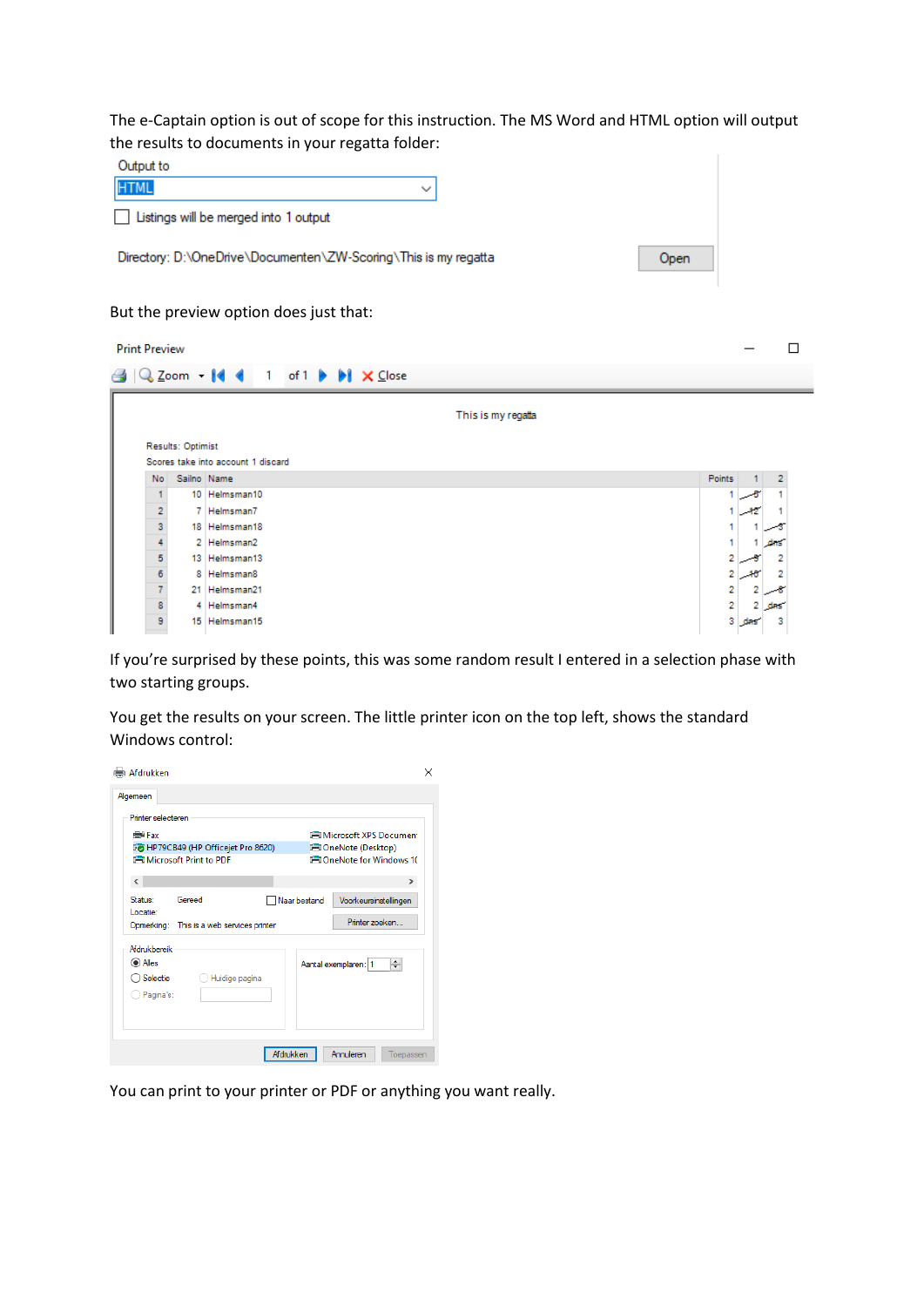#### <span id="page-21-0"></span>11. Sub-fleets

A little something on Sub-fleets.

| ; is my regatta] |          |                                                                                    |  |  |
|------------------|----------|------------------------------------------------------------------------------------|--|--|
|                  | Listings | Advanced<br>Help                                                                   |  |  |
|                  |          | Poule Schedule<br>Make schedule<br>Split for finals<br><b>Split for Medal Race</b> |  |  |
|                  |          | Sub-fleets                                                                         |  |  |
|                  |          | <b>Export races</b><br>Import races<br>Import Finishlist                           |  |  |
|                  |          |                                                                                    |  |  |

Sub-fleets can best be described as virtual fields. You can create selections on competitors in a fleet and create separate results for them. Like so:

| Optimist - Gold   |                                                           |                  |                            |                    |
|-------------------|-----------------------------------------------------------|------------------|----------------------------|--------------------|
| Optimist - Red    | Sub-fleets                                                |                  |                            | $\times$<br>$\Box$ |
| Optimist - Silver | Help                                                      |                  |                            |                    |
| Optimist - Yellow |                                                           |                  |                            |                    |
| Optimist / Youth  | Optimist / Youth<br>$\vee$                                |                  |                            |                    |
|                   | Sub-fleet 1 of 1                                          |                  |                            |                    |
|                   | Fleet                                                     | Selection        |                            |                    |
|                   | Optimist<br>$\checkmark$                                  | Youth            |                            |                    |
|                   |                                                           |                  |                            |                    |
|                   | Recalculate points, base only on the selected competitors |                  |                            |                    |
|                   |                                                           |                  |                            |                    |
|                   | ISAF XRR Regatta reporting                                |                  |                            |                    |
|                   | Include in ISAF XRR Export                                |                  |                            |                    |
|                   | <b>XRR</b> Gender                                         |                  |                            |                    |
|                   | List with selection criteria                              |                  |                            |                    |
|                   |                                                           |                  |                            |                    |
|                   | Bom after 01-01-2005                                      |                  |                            |                    |
|                   |                                                           |                  |                            |                    |
|                   |                                                           |                  |                            |                    |
|                   |                                                           |                  |                            |                    |
|                   |                                                           |                  |                            |                    |
|                   |                                                           |                  |                            |                    |
|                   | Parameter                                                 | Condition        | Value                      |                    |
|                   | Date of birth                                             | is more than     | 01-01-2005<br>$\checkmark$ |                    |
|                   |                                                           |                  |                            |                    |
|                   | Save in List                                              | Remove from List |                            |                    |
|                   |                                                           |                  |                            |                    |

I won't expand on this example, but you can imagine that when you enter dates of birth and sexes to your competitors, you can create results for Men/Women or Seniors/Youths whatever you want. You can create complex queries on the competitors to filter out anything you want. For example all youths from a certain country.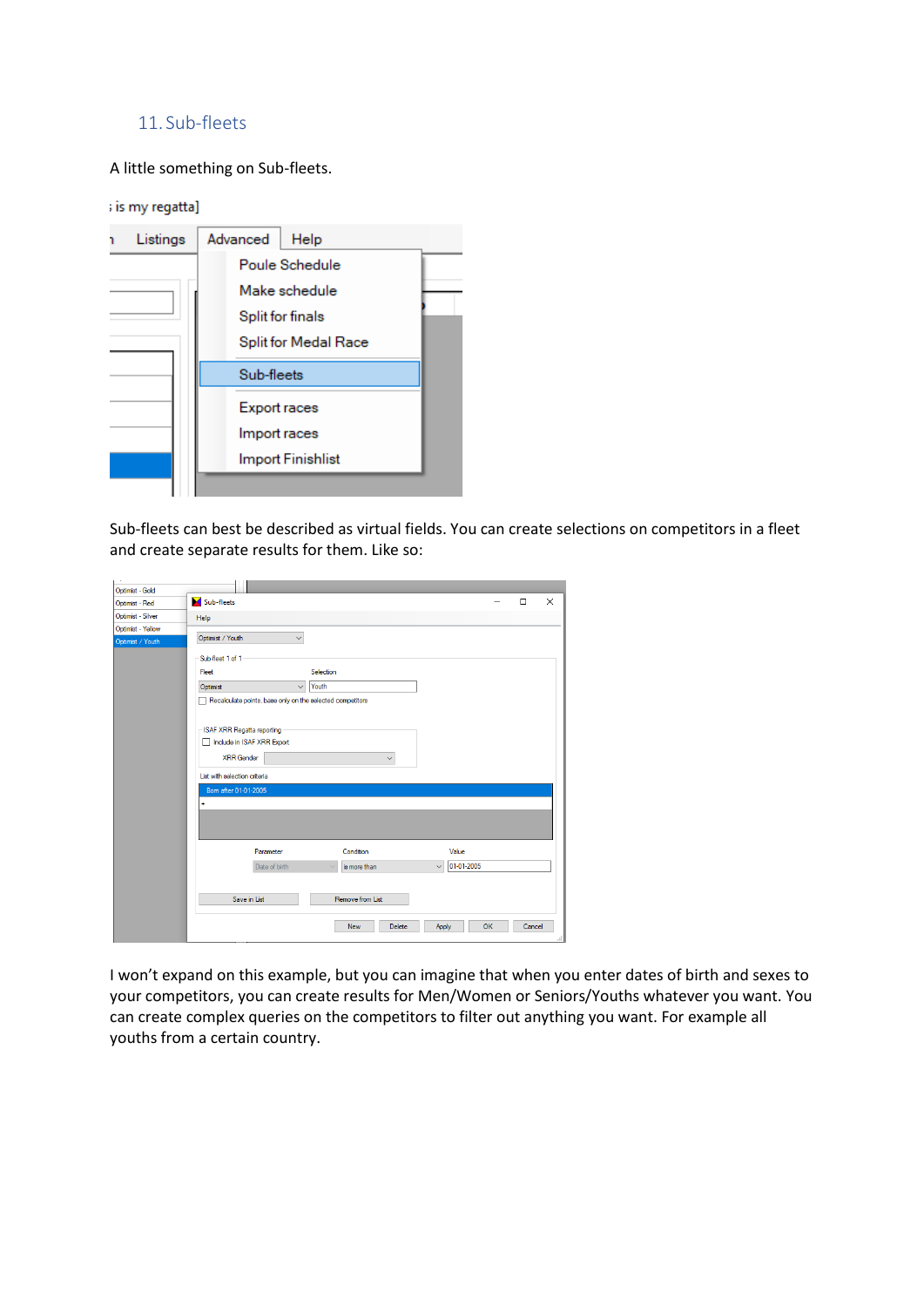## <span id="page-22-0"></span>Appendix A Excel columns

These are the column names in English with alternatives that are also valid. The names are not case sensitive. Red is mandatory. The order is up to you, ZW will find them.

ZW can also import competitors directly from the Manage2Sail Report ('Uitdraai' in Dutch) option. Beware that you need a .xlsx file and not a .xls file.

Some colums are edited to match what ZW expects. Since it seems that users have problems filling out the M2S screens correctly, you need to check the export for correctness and fix it yourself.

For info1 and info2, when importing from Manage2Sail, ZW will skip everything that comes after " (" or " ," so all the extra's will be omitted and just the names will be left.

|                   | Alternatives |        |        | Manage2Sail           |
|-------------------|--------------|--------|--------|-----------------------|
| class             | klasse       |        |        | class                 |
| nat               |              |        |        | sail number country   |
| sailno            | Zeilno       |        |        | sail number #         |
| boatname          | scheepsnaam  |        |        | boat name             |
| name              | <b>Naam</b>  |        |        | skipper fullname      |
| info1             | beman1       | crew1  |        | crew1 firstname +     |
|                   |              |        |        | crew1 lastname        |
| info <sub>2</sub> | beman2       | crew2  |        | remaining crew        |
| fleet             | Veld         |        |        |                       |
| address           | Adres        | straat | Street | skipper street        |
| city              | Plaats       |        |        | skipper city          |
| country           | Land         |        |        | represented country   |
| phone             | Tel          | ext    |        | skipper phone         |
| club              | vereniging   |        |        | boat team club        |
| paid              | betaald      |        |        |                       |
| tot-i             | tot          |        |        |                       |
| tn-sc-lw          | lowsn        | tot-lw | tn-lw  |                       |
| tn-sc-hw          | highsn       | tot-sw | tn-sw  |                       |
| tod-o             | tod          |        |        |                       |
| ilc               |              |        |        |                       |
| da                |              |        |        |                       |
| age               |              |        |        |                       |
| <b>SW</b>         |              |        |        |                       |
| spi               |              |        |        |                       |
| overall           |              |        |        |                       |
| tn-sc-mw          | medsn        | tot-mw | tn-mw  |                       |
| cell              | Gsm          | Mobile | Mobile | skipper cellphone     |
| e-mail            | Email        |        |        | skipper email         |
| birthdate         | geb-datum    |        |        | skipper date of birth |
| m/f               | m/v          | sex    |        | skipper gender        |
| boattype          | boottype     | type   |        | boat type             |
| gph               |              |        |        |                       |
| tot-o             |              |        |        |                       |
| tod-i             |              |        |        |                       |